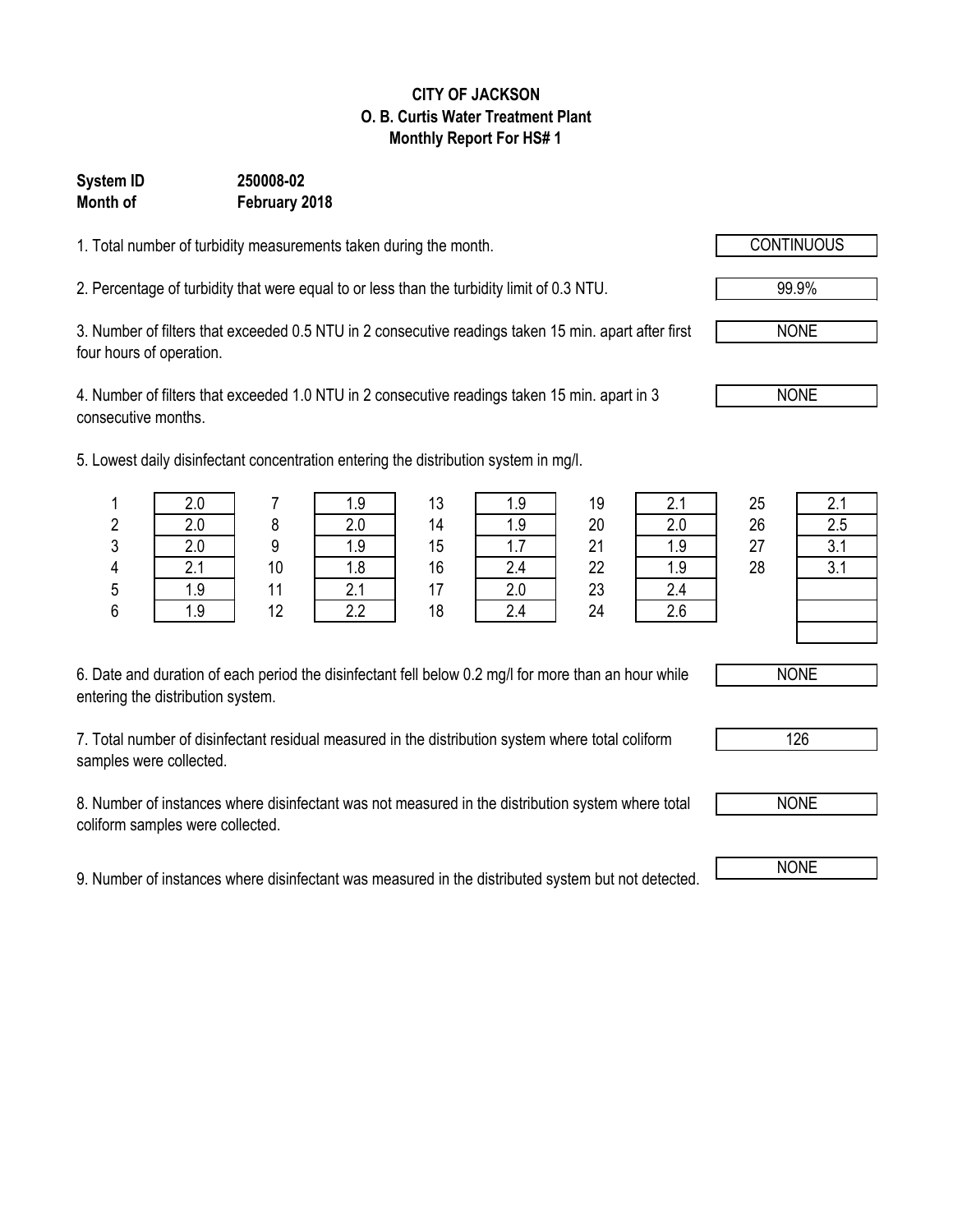### **O. B. Curtis Surface Water Treatment Plant City Of Jackson, MS Turbidity Compliance Report**

# **System ID** 250008-02<br> **Month Of** February 2

| <b>Feb 2018</b> | <b>TURBIDITIES (NTU)</b> |                |                 |  |  |
|-----------------|--------------------------|----------------|-----------------|--|--|
|                 | <b>RAW</b>               | <b>SETTLED</b> | <b>FINISHED</b> |  |  |
| 1               | 9.43                     | 0.72           | 0.09            |  |  |
| $\overline{2}$  | 11.8                     | 0.67           | 0.05            |  |  |
| 3               | 12.0                     | 0.97           | 0.12            |  |  |
| 4               | 10.9                     | 0.74           | 0.05            |  |  |
| 5               | 13.2                     | 0.82           | 0.06            |  |  |
| 6               | 12.0                     | 0.70           | 0.05            |  |  |
| $\overline{7}$  | 9.41                     | 0.62           | 0.05            |  |  |
| 8               | 11.8                     | 0.92           | 0.08            |  |  |
| 9               | 19.7                     | 1.32           | 0.05            |  |  |
| 10              | 9.11                     | 0.54           | 0.05            |  |  |
| 11              | 9.57                     | 0.58           | 0.05            |  |  |
| 12              | 39.3                     | 2.60           | 0.09            |  |  |
| 13              | 19.6                     | 0.99           | 0.06            |  |  |
| $\overline{14}$ | 17.3                     | 0.77           | 0.05            |  |  |
| 15              | 17.1                     | 0.91           | 0.09            |  |  |
| 16              | 28.8                     | 1.40           | 0.06            |  |  |
| 17              | 29.5                     | 1.55           | 0.05            |  |  |
| 18              | 30.4                     | 2.80           | 0.05            |  |  |
| $\overline{19}$ | 30.0                     | 1.43           | 0.05            |  |  |
| 20              | 32.2                     | 1.55           | 0.11            |  |  |
| 21              | 33.8                     | 1.77           | 0.05            |  |  |
| 22              | 43.4                     | 1.43           | 0.22            |  |  |
| 23              | 29.3                     | 1.05           | 0.27            |  |  |
| 24              | 31.2                     | 0.94           | 0.10            |  |  |
| 25              | 27.6                     | 1.19           | 0.05            |  |  |
| 26              | 25.6                     | 1.07           | 0.05            |  |  |
| 27              | 28.6                     | 0.81           | 0.05            |  |  |
| 28              | 23.6                     | 0.87           | 0.09            |  |  |
|                 |                          |                |                 |  |  |
|                 |                          |                |                 |  |  |
|                 |                          |                |                 |  |  |
| <b>MIN</b>      | 9.11                     | 0.54           | 0.05            |  |  |
| <b>MAX</b>      | 43.4                     | 2.80           | 0.27            |  |  |
| <b>AVG</b>      | 22.0                     | 1.13           | 0.06            |  |  |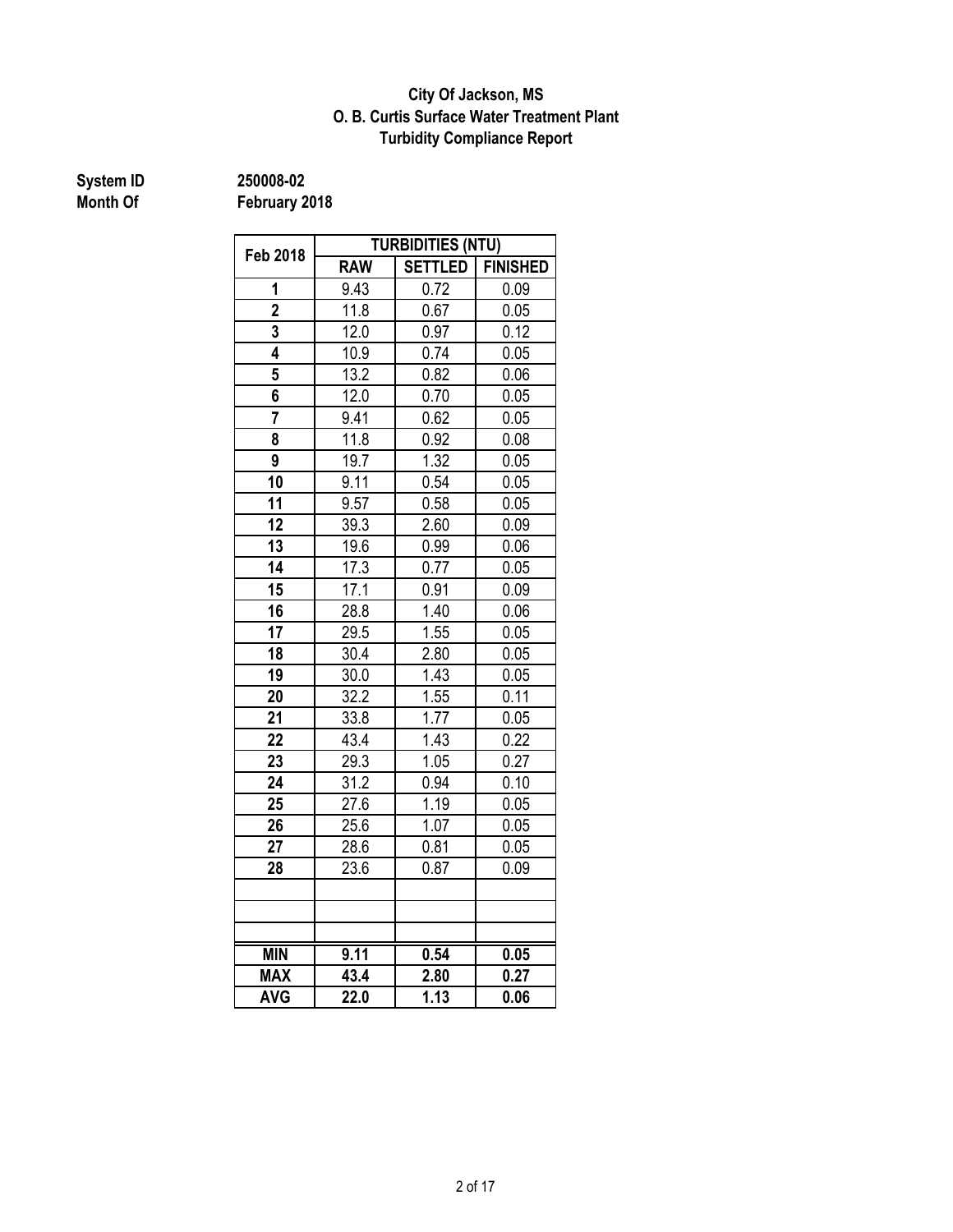### **City Of Jackson, MS O. B. Curtis Surface Water Treatment Plant Turbidity Compliance**

# **System ID** 250008-02<br> **Month Of** February 2

| <b>Feb 2018</b> | <b>TIME</b> |         |         |          |         |         |  |
|-----------------|-------------|---------|---------|----------|---------|---------|--|
|                 | 12:00 AM    | 4:00 AM | 8:00 AM | 12:00 PM | 4:00 PM | 8:00 PM |  |
| 1               | 0.05        | 0.05    | 0.05    | 0.09     | 0.05    | 0.05    |  |
| $\overline{2}$  | 0.05        | 0.05    | 0.05    | 0.05     | 0.05    | 0.05    |  |
| 3               | 0.05        | 0.07    | 0.12    | 0.05     | 0.05    | 0.05    |  |
| 4               | 0.05        | 0.05    | 0.05    | 0.05     | 0.05    | 0.05    |  |
| 5               | 0.06        | 0.05    | 0.05    | 0.05     | 0.05    | 0.05    |  |
| 6               | 0.05        | 0.05    | 0.05    | 0.05     | 0.05    | 0.05    |  |
| $\overline{7}$  | 0.05        | 0.05    | 0.05    | 0.05     | 0.05    | 0.05    |  |
| 8               | 0.05        | 0.04    | 0.05    | 0.08     | 0.08    | 0.05    |  |
| 9               | 0.05        | 0.05    | 0.05    | 0.05     | 0.05    | 0.05    |  |
| 10              | 0.05        | 0.05    | 0.05    | 0.05     | 0.05    | 0.05    |  |
| 11              | 0.05        | 0.05    | 0.05    | 0.05     | 0.05    | 0.05    |  |
| 12              | 0.05        | 0.05    | 0.05    | 0.05     | 0.09    | 0.07    |  |
| 13              | 0.06        | 0.05    | 0.05    | 0.05     | 0.05    | 0.05    |  |
| 14              | 0.05        | 0.05    | 0.05    | 0.05     | 0.05    | 0.05    |  |
| 15              | 0.05        | 0.09    | 0.05    | 0.06     | 0.05    | 0.05    |  |
| 16              | 0.06        | 0.06    | 0.05    | 0.05     | 0.05    | 0.05    |  |
| 17              | 0.05        | 0.05    | 0.05    | 0.05     | 0.05    | 0.05    |  |
| 18              | 0.05        | 0.05    | 0.05    | 0.05     | 0.05    | 0.05    |  |
| 19              | 0.05        | 0.05    | 0.05    | 0.05     | 0.05    | 0.05    |  |
| 20              | 0.05        | 0.05    | 0.11    | 0.05     | 0.05    | 0.05    |  |
| 21              | 0.05        | 0.05    | 0.05    | 0.05     | 0.05    | 0.05    |  |
| 22              | 0.22        | 0.06    | 0.22    | 0.06     | 0.19    | 0.07    |  |
| 23              | 0.07        | 0.27    | 0.06    | 0.05     | 0.05    | 0.05    |  |
| 24              | 0.10        | 0.05    | 0.05    | 0.05     | 0.05    | 0.05    |  |
| 25              | 0.05        | 0.05    | 0.05    | 0.05     | 0.05    | 0.05    |  |
| 26              | 0.05        | 0.05    | 0.05    | 0.05     | 0.05    | 0.05    |  |
| 27              | 0.05        | 0.05    | 0.05    | 0.05     | 0.05    | 0.05    |  |
| 28              | 0.09        | 0.05    | 0.05    | 0.05     | 0.05    | 0.05    |  |
|                 |             |         |         |          |         |         |  |
|                 |             |         |         |          |         |         |  |
|                 |             |         |         |          |         |         |  |
| <b>MIN</b>      | 0.05        | 0.04    | 0.05    | 0.05     | 0.05    | 0.05    |  |
| <b>MAX</b>      | 0.22        | 0.27    | 0.22    | 0.09     | 0.19    | 0.07    |  |
| <b>AVG</b>      | 0.06        | 0.06    | 0.06    | 0.05     | 0.06    | 0.05    |  |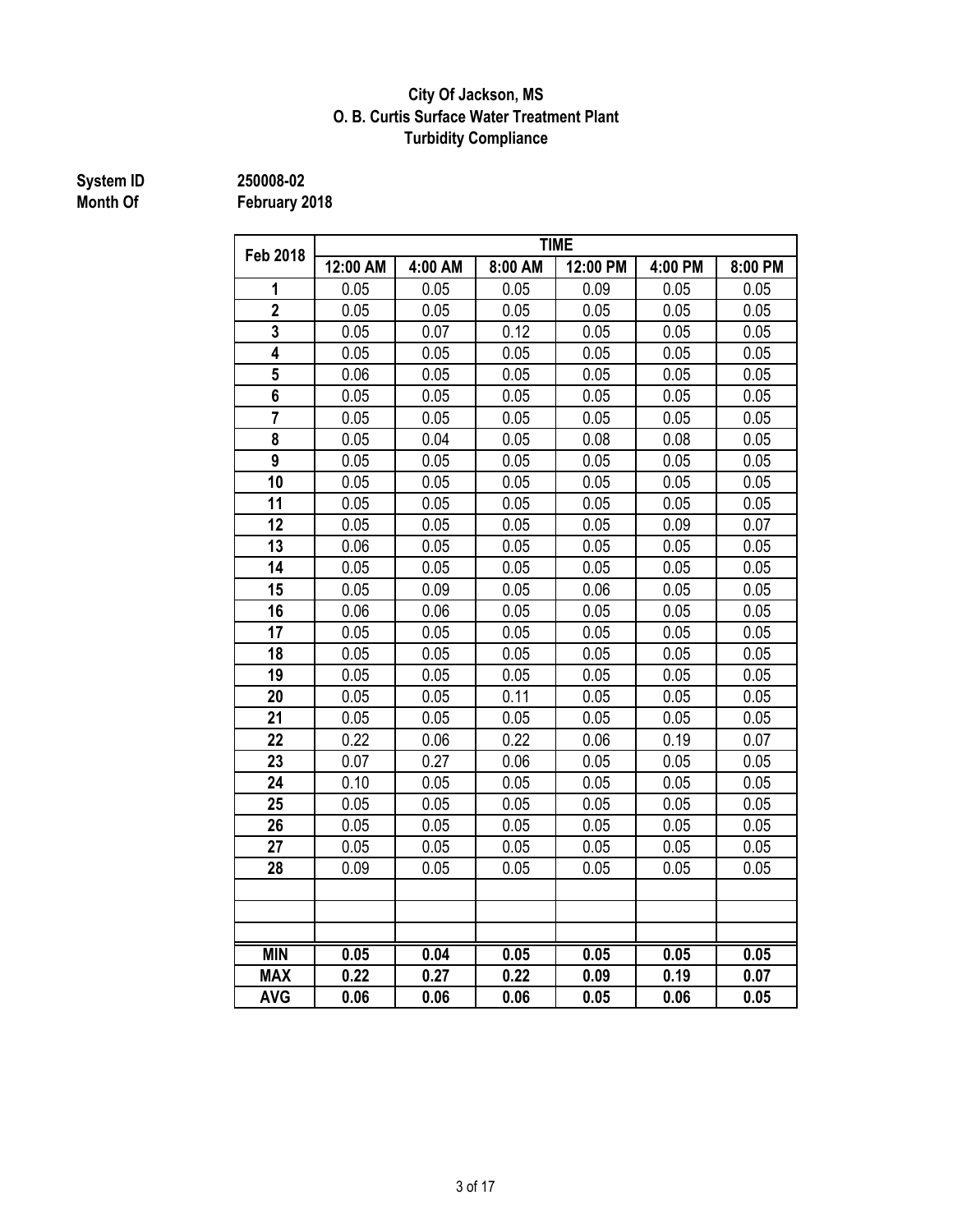#### **Disinfectant Compliance City Of Jackson, MS O. B. Curtis Surface Water Treatment Plant**

# **System ID** 250008-02<br> **Month Of** February 2

|                  | <b>TIME</b>      |         |                  |                  |                  |                  |  |  |
|------------------|------------------|---------|------------------|------------------|------------------|------------------|--|--|
| <b>Feb 2018</b>  | 12:00 AM         | 4:00 AM | 8:00 AM          | 12:00 PM         | 4:00 PM          | 8:00 PM          |  |  |
| 1                | 3.0              | 2.2     | 3.3              | 2.2              | 3.0              | 2.0              |  |  |
| $\overline{2}$   | 2.1              | 3.1     | 2.0              | 2.3              | 3.2              | 2.4              |  |  |
| 3                | 2.1              | 2.0     | 2.2              | 2.2              | 2.0              | 2.0              |  |  |
| 4                | 2.2              | 2.2     | 2.1              | 2.1              | 3.1              | 3.2              |  |  |
| 5                | 3.0              | 2.1     | 2.0              | 1.9              | 2.3              | 2.1              |  |  |
| 6                | 2.0              | 3.0     | 2.0              | 2.9              | 1.9              | 2.9              |  |  |
| $\overline{7}$   | 1.9              | 2.1     | 2.7              | 2.7              | 2.0              | 1.9              |  |  |
| 8                | 2.8              | 2.9     | 2.0              | $2.\overline{2}$ | 2.0              | 2.9              |  |  |
| $\boldsymbol{9}$ | 2.9              | 2.2     | 2.0              | 3.6              | 1.9              | 2.6              |  |  |
| 10               | 2.6              | 1.8     | 2.8              | 1.9              | 1.9              | 2.0              |  |  |
| 11               | 3.0              | 3.1     | 2.1              | 2.9              | 2.8              | 2.7              |  |  |
| 12               | 2.2              | 2.8     | 2.8              | 2.7              | 2.7              | 2.7              |  |  |
| 13               | 2.8              | 3.3     | 2.9              | 1.9              | 2.8              | 2.3              |  |  |
| 14               | 2.7              | 1.9     | 2.6              | 2.5              | 2.5              | 2.5              |  |  |
| 15               | 1.9              | 2.2     | 1.7              | 2.5              | 2.5              | 2.7              |  |  |
| 16               | 2.7              | 2.6     | 2.7              | 2.4              | 2.5              | 2.5              |  |  |
| 17               | 2.5              | 2.5     | 2.6              | 2.5              | 2.0              | 2.6              |  |  |
| 18               | 2.6              | 2.6     | 2.9              | 2.4              | 3.2              | 3.2              |  |  |
| 19               | 2.1              | 2.6     | $\overline{2.2}$ | $\overline{2.1}$ | $\overline{2.7}$ | 2.5              |  |  |
| 20               | 2.5              | 2.0     | 2.5              | 2.2              | 2.8              | 2.0              |  |  |
| 21               | 2.2              | 1.9     | 2.1              | 2.7              | 2.7              | 2.2              |  |  |
| 22               | 2.1              | 2.7     | 2.2              | 2.9              | 2.7              | 1.9              |  |  |
| 23               | 2.4              | 2.4     | $2.\overline{6}$ | 2.6              | 2.6              | 2.6              |  |  |
| 24               | 2.6              | 2.6     | 2.7              | 2.7              | 2.8              | 2.8              |  |  |
| 25               | 2.6              | 2.7     | 2.7              | 3.0              | 3.3              | 2.1              |  |  |
| 26               | 2.8              | 2.8     | 2.5              | 2.5              | 2.7              | 2.9              |  |  |
| 27               | 3.2              | 3.1     | 3.2              | 3.5              | 3.4              | 3.2              |  |  |
| 28               | 3.2              | 3.3     | 3.5              | 3.2              | 3.1              | 3.1              |  |  |
|                  |                  |         |                  |                  |                  |                  |  |  |
|                  |                  |         |                  |                  |                  |                  |  |  |
|                  |                  |         |                  |                  |                  |                  |  |  |
| <b>MIN</b>       | $\overline{1.9}$ | 1.8     | 1.7              | $\overline{1.9}$ | 1.9              | $\overline{1.9}$ |  |  |
| <b>MAX</b>       | 3.2              | 3.3     | 3.5              | 3.6              | 3.4              | 3.2              |  |  |
| <b>AVG</b>       | 2.5              | 2.5     | 2.5              | 2.5              | 2.6              | 2.5              |  |  |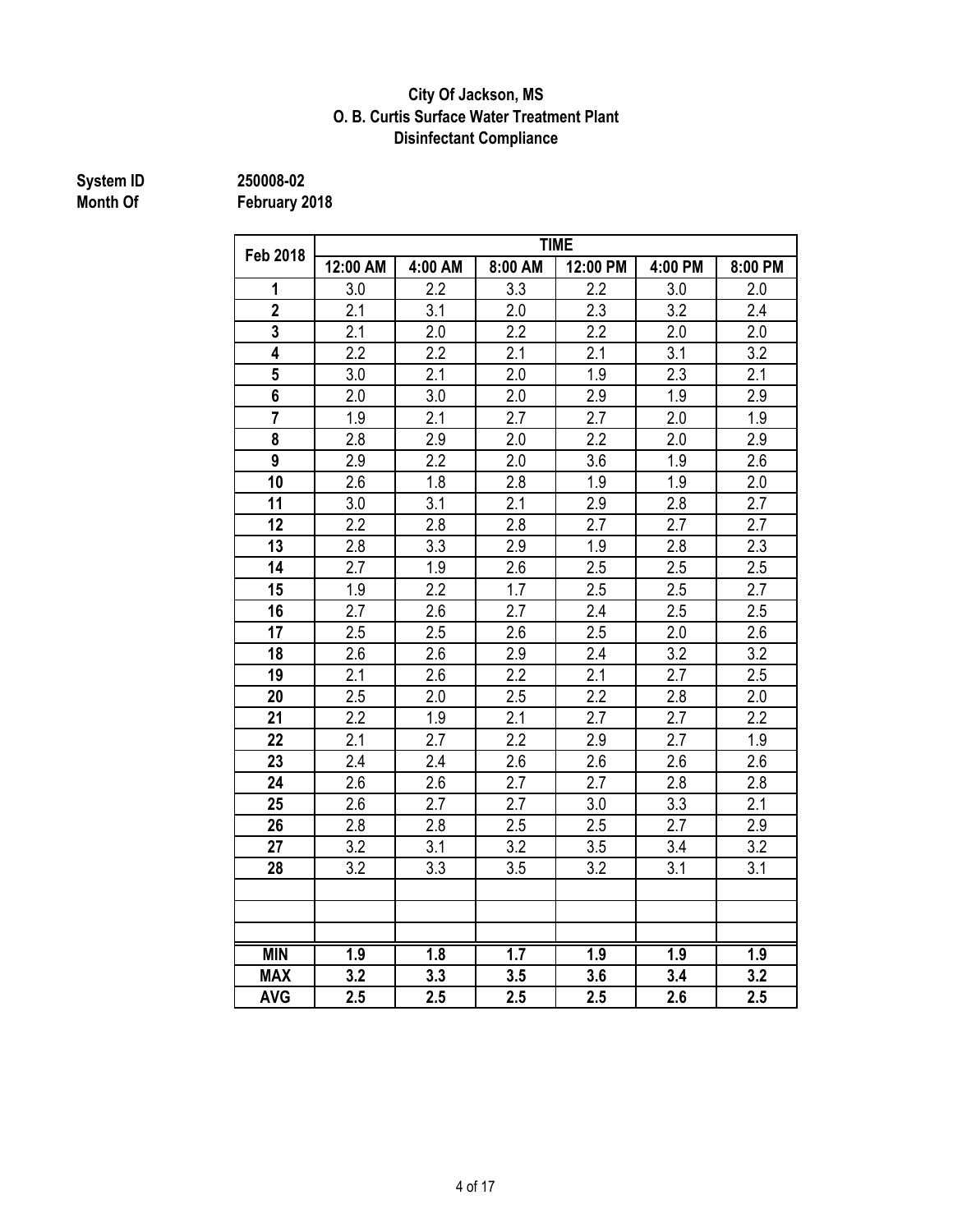### 5 of 17

#### **CITY OF JACKSON O. B. Curtis Water Treatment Plant Monthly Report For HS# 2**

### **Month of February 2018 System ID 250008-02**

1. Total number of turbidity measurements taken during the month.

2. Percentage of turbidity that were equal to or less than the turbidity limit of 0.3 NTU. 99.9%

3. Number of filters that exceeded 0.5 NTU in 2 consecutive readings taken 15 min. apart after first four hours of operation.

4. Number of filters that exceeded 1.0 NTU in 2 consecutive readings taken 15 min. apart in 3 consecutive months.

5. Lowest daily disinfectant concentration entering the distribution system in mg/l.

| 6. Date and duration of each period the disinfectant fell below 0.2 mg/l for more than an hour while |  |
|------------------------------------------------------------------------------------------------------|--|
| entering the distribution system.                                                                    |  |

7. Total number of disinfectant residual measured in the distribution system where total coliform samples were collected.

8. Number of instances where disinfectant was not measured in the distribution system where total coliform samples were collected.

9. Number of instances where disinfectant was measured in the distributed system but not detected.

|        | 2.5        |    | ר כ<br>J.L | 13 | 2.b  | 19 | 2.5    | 25 | 2.6 |
|--------|------------|----|------------|----|------|----|--------|----|-----|
| n      | 2.5        |    | 2.6        | 14 | 2.3  | 20 | 2.4    | 26 | 2.1 |
| 3      | っぃ         | ი  | 2.9        | 15 | 0. ا | 21 | 2.4    | 27 | 2.7 |
| Λ      | っぃ<br>v.v  | 10 | 2.5        | 16 | 2.3  | 22 | 2.5    | 28 | 2.7 |
| 5      |            | 11 | 2.6        | 47 | 2.4  | 23 |        |    |     |
| c<br>υ | 21<br>ບ. ເ | 12 | 2.6        | 18 | 2.5  | 24 | $\cap$ |    |     |





NONE



NONE

NONE

NONE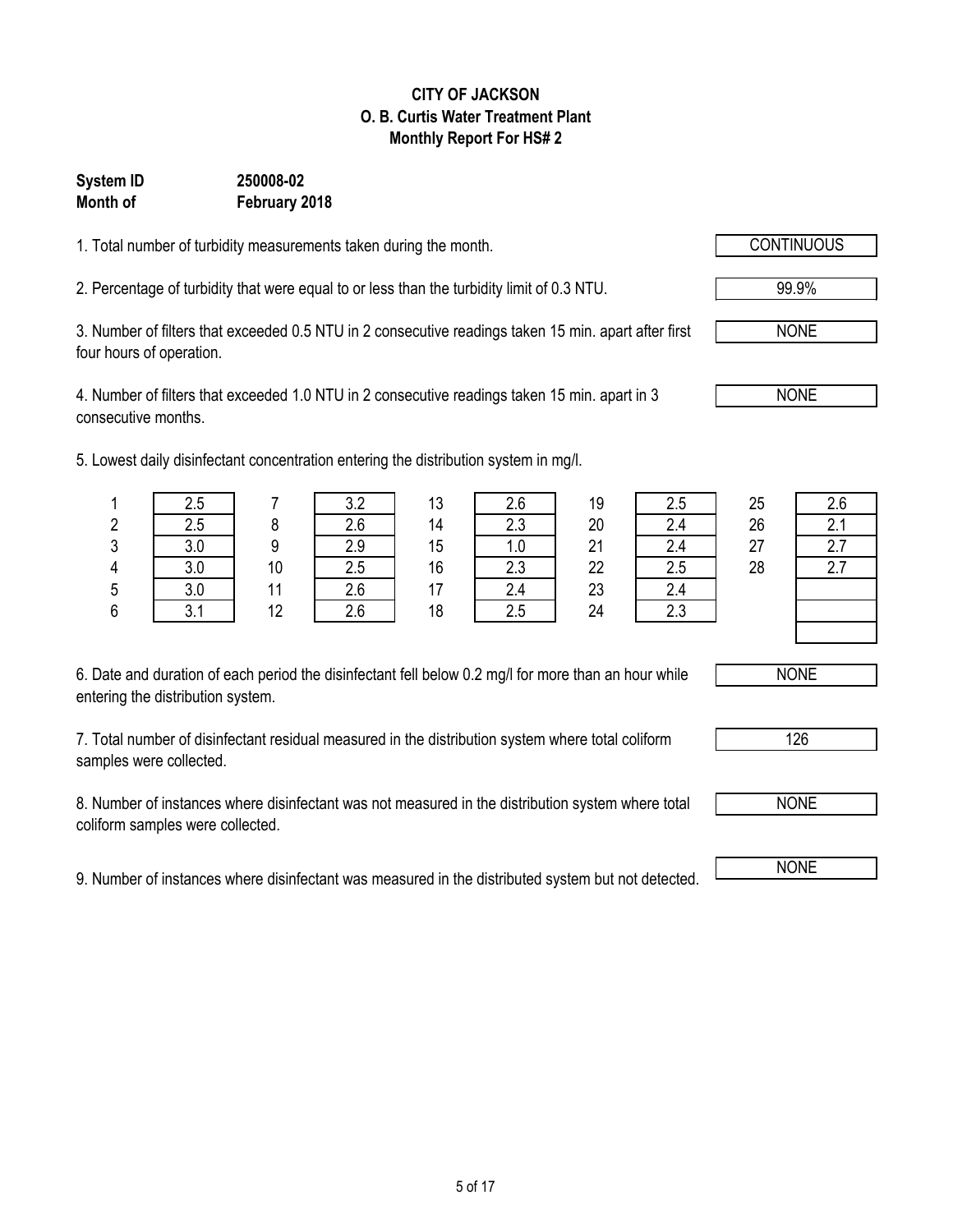### **Turbidity Compliance Report O. B. Curtis Surface Water Treatment Plant City Of Jackson, MS**

**System ID** 250008-02<br> **Month Of** February 2

|                         |                   | <b>TURBIDITIES (NTU)</b> |  |
|-------------------------|-------------------|--------------------------|--|
| Feb 2018                | <b>RAW</b>        | <b>FINISHED</b>          |  |
| 1                       | 9.43              | 0.13                     |  |
| $\overline{\mathbf{2}}$ | 11.8              | 0.17                     |  |
| 3                       | $12.\overline{0}$ | 0.13                     |  |
| 4                       | 10.9              | 0.16                     |  |
| 5                       | 13.2              | 0.33                     |  |
| 6                       | 12.0              | 0.13                     |  |
| 7                       | 9.41              | 0.04                     |  |
| 8                       | 11.8              | 0.09                     |  |
| 9                       | 19.7              | 0.25                     |  |
| 10                      | 9.11              | 0.02                     |  |
| 11                      | 9.57              | 0.03                     |  |
| 12                      | 39.3              | 0.03                     |  |
| 13                      | 19.6              | 0.03                     |  |
| 14                      | 17.3              | 0.03                     |  |
| 15                      | 17.1              | 0.03                     |  |
| 16                      | 28.8              | 0.03                     |  |
| 17                      | 29.5              | 0.03                     |  |
| 18                      | 30.4              | 0.04                     |  |
| 19                      | 30.0              | 0.03                     |  |
| 20                      | 32.2              | 0.03                     |  |
| $2\overline{1}$         | 33.8              | 0.03                     |  |
| 22                      | 43.4              | 0.06                     |  |
| 23                      | 29.3              | 0.11                     |  |
| 24                      | 31.2              | 0.03                     |  |
| 25                      | 27.6              | 0.04                     |  |
| 26                      | 25.6              | 0.03                     |  |
| 27                      | 28.6              | 0.03                     |  |
| 28                      | 23.6              | 0.03                     |  |
|                         |                   |                          |  |
|                         |                   |                          |  |
|                         |                   |                          |  |
| <b>MIN</b>              | 9.11              | 0.02                     |  |
| <b>MAX</b>              | 43.4              | 0.33                     |  |
| <b>AVG</b>              | 22.0              | 0.08                     |  |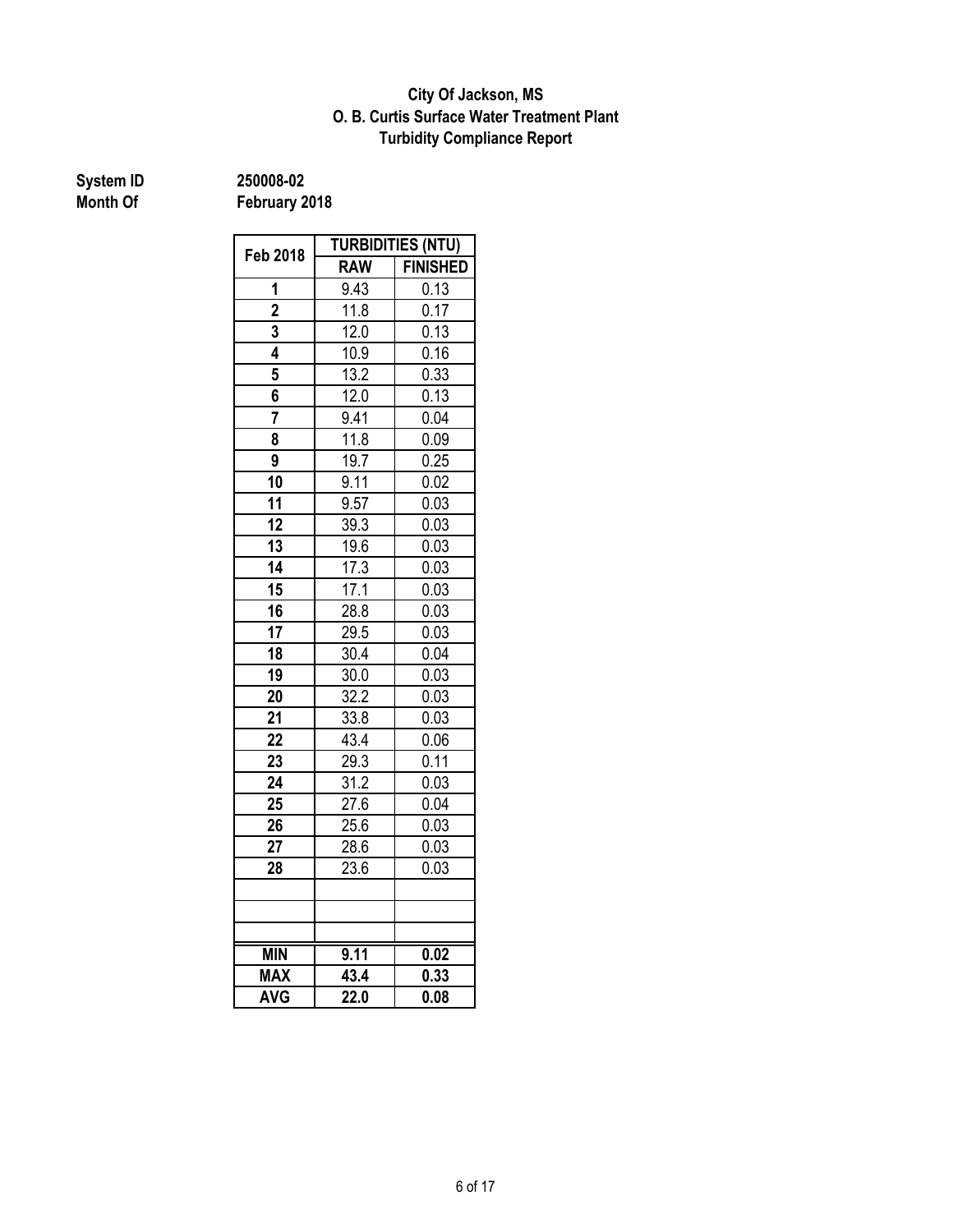### **City Of Jackson, MS O. B. Curtis Surface Water Treatment Plant Turbidity Compliance**

# **System ID** 250008-02<br> **Month Of** February 2

|                         | <b>TIME</b> |         |         |          |         |         |  |  |
|-------------------------|-------------|---------|---------|----------|---------|---------|--|--|
| <b>Feb 2018</b>         | 12:00 AM    | 4:00 AM | 8:00 AM | 12:00 PM | 4:00 PM | 8:00 PM |  |  |
| 1                       | 0.04        | 0.13    | 0.05    | 0.02     | 0.02    | 0.02    |  |  |
| $\overline{2}$          | 0.17        | 0.03    | 0.04    | 0.03     | 0.04    | 0.04    |  |  |
| 3                       | 0.04        | 0.03    | 0.03    | 0.04     | 0.03    | 0.13    |  |  |
| 4                       | 0.03        | 0.03    | 0.07    | 0.16     | 0.03    | 0.03    |  |  |
| 5                       | 0.33        | 0.05    | 0.02    | 0.03     | 0.03    | 0.08    |  |  |
| $\overline{\mathbf{6}}$ | 0.13        | 0.04    | 0.04    | 0.03     | 0.03    | 0.03    |  |  |
| $\overline{7}$          | 0.03        | 0.03    | 0.03    | 0.03     | 0.04    | 0.03    |  |  |
| 8                       | 0.03        | 0.03    | 0.03    | 0.09     | 0.03    | 0.03    |  |  |
| $\overline{9}$          | 0.03        | 0.02    | 0.02    | 0.25     | 0.02    | 0.02    |  |  |
| 10                      | 0.02        | 0.02    | 0.02    | 0.02     | 0.02    | 0.02    |  |  |
| 11                      | 0.02        | 0.02    | 0.02    | 0.02     | 0.03    | 0.03    |  |  |
| 12                      | 0.02        | 0.02    | 0.02    | 0.02     | 0.03    | 0.03    |  |  |
| 13                      | 0.03        | 0.02    | 0.02    | 0.02     | 0.02    | 0.03    |  |  |
| 14                      | 0.03        | 0.02    | 0.03    | 0.03     | 0.03    | 0.03    |  |  |
| 15                      | 0.03        | 0.02    | 0.02    | 0.02     | 0.02    | 0.02    |  |  |
| 16                      | 0.02        | 0.03    | 0.02    | 0.02     | 0.02    | 0.03    |  |  |
| 17                      | 0.03        | 0.03    | 0.03    | 0.03     | 0.03    | 0.03    |  |  |
| 18                      | 0.03        | 0.02    | 0.03    | 0.04     | 0.04    | 0.03    |  |  |
| 19                      | 0.03        | 0.03    | 0.03    | 0.03     | 0.03    | 0.03    |  |  |
| 20                      | 0.03        | 0.03    | 0.03    | 0.03     | 0.03    | 0.03    |  |  |
| 21                      | 0.03        | 0.03    | 0.03    | 0.03     | 0.03    | 0.03    |  |  |
| 22                      | 0.03        | 0.03    | 0.04    | 0.03     | 0.04    | 0.06    |  |  |
| 23                      | 0.03        | 0.03    | 0.03    | 0.03     | 0.11    | 0.03    |  |  |
| 24                      | 0.03        | 0.03    | 0.03    | 0.03     | 0.03    | 0.03    |  |  |
| 25                      | 0.04        | 0.03    | 0.03    | 0.03     | 0.03    | 0.03    |  |  |
| 26                      | 0.03        | 0.03    | 0.03    | 0.03     | 0.03    | 0.03    |  |  |
| 27                      | 0.03        | 0.03    | 0.03    | 0.03     | 0.03    | 0.03    |  |  |
| 28                      | 0.03        | 0.03    | 0.03    | 0.03     | 0.03    | 0.03    |  |  |
|                         |             |         |         |          |         |         |  |  |
|                         |             |         |         |          |         |         |  |  |
|                         |             |         |         |          |         |         |  |  |
| <b>MIN</b>              | 0.02        | 0.02    | 0.02    | 0.02     | 0.02    | 0.02    |  |  |
| <b>MAX</b>              | 0.33        | 0.13    | 0.07    | 0.25     | 0.11    | 0.13    |  |  |
| <b>AVG</b>              | 0.05        | 0.03    | 0.03    | 0.04     | 0.03    | 0.04    |  |  |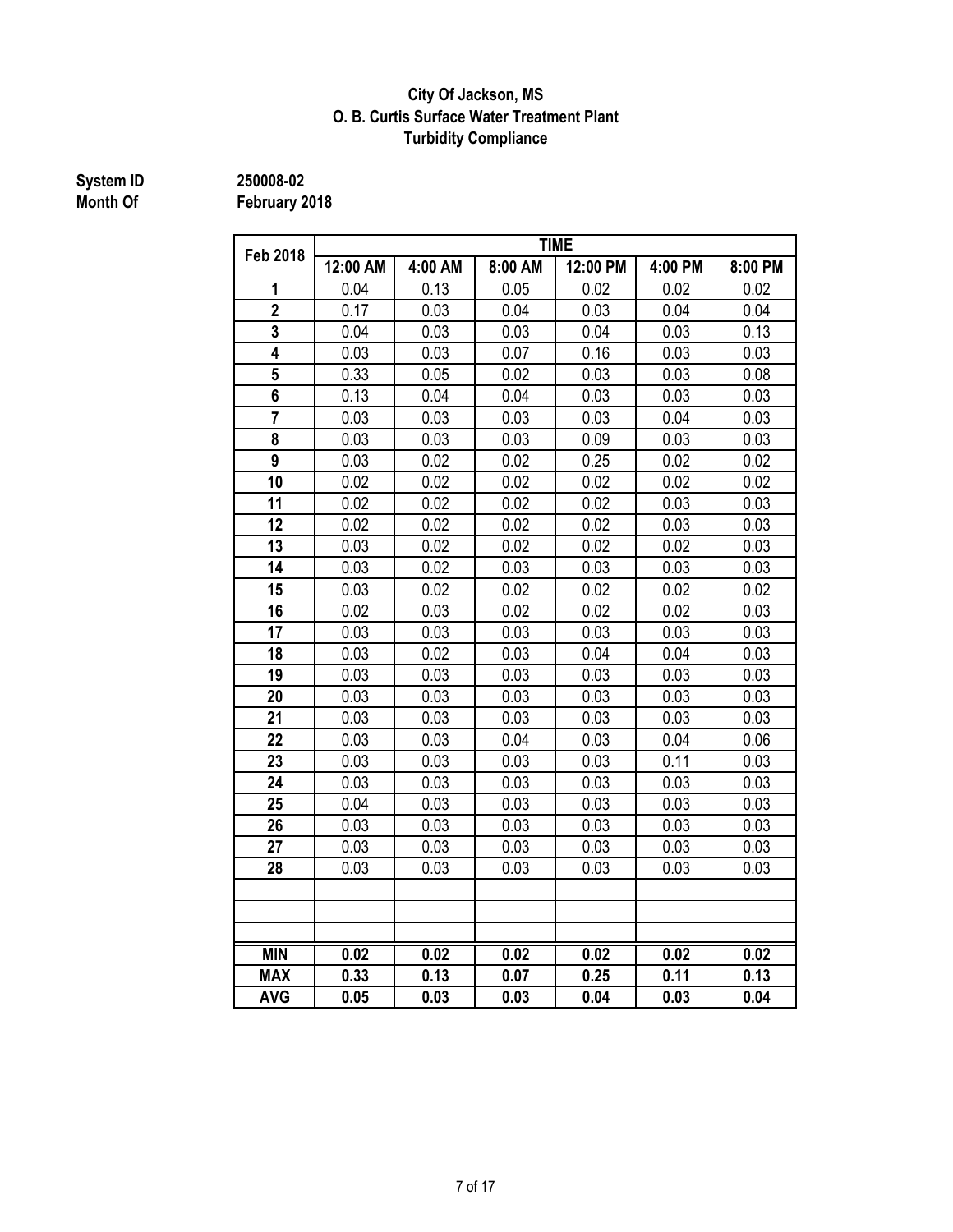#### **City Of Jackson, MS O. B. Curtis Surface Water Treatment Plant Disinfectant Compliance**

# **System ID** 250008-02<br> **Month Of** February 2

|                 | <b>TIME</b>      |         |                  |                  |         |                  |  |  |
|-----------------|------------------|---------|------------------|------------------|---------|------------------|--|--|
| <b>Feb 2018</b> | 12:00 AM         | 4:00 AM | 8:00 AM          | 12:00 PM         | 4:00 PM | 8:00 PM          |  |  |
| 1               | 3.0              | 2.9     | 2.8              | 2.6              | 2.5     | 2.5              |  |  |
| $\overline{2}$  | 2.5              | 2.6     | 2.6              | 3.1              | 3.1     | 3.1              |  |  |
| 3               | 3.0              | 3.0     | 3.1              | <b>OFF</b>       | 3.2     | 3.2              |  |  |
| 4               | 3.1              | 3.2     | 3.0              | 3.1              | 3.1     | 3.1              |  |  |
| 5               | 3.0              | 3.1     | 3.2              | 3.1              | 3.0     | 3.1              |  |  |
| 6               | 3.1              | 3.1     | 3.2              | 3.4              | 3.4     | 3.4              |  |  |
| $\overline{7}$  | 3.4              | 3.4     | 3.5              | 3.5              | 3.2     | 3.3              |  |  |
| 8               | 3.3              | 3.2     | 3.1              | 3.2              | 2.6     | 2.7              |  |  |
| 9               | 2.9              | 3.1     | 3.2              | 3.1              | 3.2     | 3.2              |  |  |
| 10              | 3.1              | 2.8     | 2.7              | 2.6              | 2.5     | 2.6              |  |  |
| 11              | 2.8              | 2.7     | 2.7              | 2.6              | 2.7     | 3.3              |  |  |
| 12              | 2.7              | 2.6     | 2.6              | 2.6              | 2.6     | 2.6              |  |  |
| 13              | 2.7              | 3.3     | 2.6              | 2.8              | 2.7     | 2.9              |  |  |
| 14              | 2.7              | 2.7     | 2.7              | 2.8              | 2.7     | 2.3              |  |  |
| 15              | 2.4              | 1.0     | 1.0              | $2.9\,$          | 2.5     | 2.4              |  |  |
| 16              | 2.3              | 2.3     | 2.3              | 2.4              | 2.3     | 2.3              |  |  |
| 17              | 2.4              | 2.4     | 2.4              | 2.4              | 2.8     | 2.5              |  |  |
| 18              | 2.5              | 2.5     | 2.5              | 2.6              | 2.6     | 2.7              |  |  |
| 19              | $\overline{2.5}$ | 2.5     | $2.\overline{6}$ | 2.6              | 2.6     | 2.6              |  |  |
| 20              | 2.5              | 2.4     | 2.8              | 2.6              | 2.7     | 2.6              |  |  |
| 21              | 2.5              | 2.4     | 2.4              | 2.4              | 2.5     | 2.6              |  |  |
| 22              | 2.5              | 2.5     | 2.5              | 2.6              | 2.5     | 2.5              |  |  |
| 23              | 2.4              | 2.4     | 2.5              | 2.5              | 2.5     | 2.5              |  |  |
| 24              | 2.3              | 2.3     | 2.3              | 2.4              | 2.6     | 2.8              |  |  |
| 25              | 2.8              | 2.7     | 2.7              | 2.8              | 2.9     | 2.6              |  |  |
| 26              | 2.6              | 2.1     | 2.1              | 2.6              | 2.5     | 2.9              |  |  |
| 27              | 2.7              | 2.7     | 3.0              | 3.2              | 3.2     | 3.2              |  |  |
| 28              | 3.1              | 3.0     | 3.1              | 2.8              | 2.7     | 2.7              |  |  |
|                 |                  |         |                  |                  |         |                  |  |  |
|                 |                  |         |                  |                  |         |                  |  |  |
|                 |                  |         |                  |                  |         |                  |  |  |
| <b>MIN</b>      | 2.3              | 1.0     | 1.0              | $\overline{2.4}$ | 2.3     | $\overline{2.3}$ |  |  |
| <b>MAX</b>      | 3.4              | 3.4     | 3.5              | 3.5              | 3.4     | 3.4              |  |  |
| <b>AVG</b>      | 2.7              | 2.7     | 2.7              | 2.8              | 2.8     | 2.8              |  |  |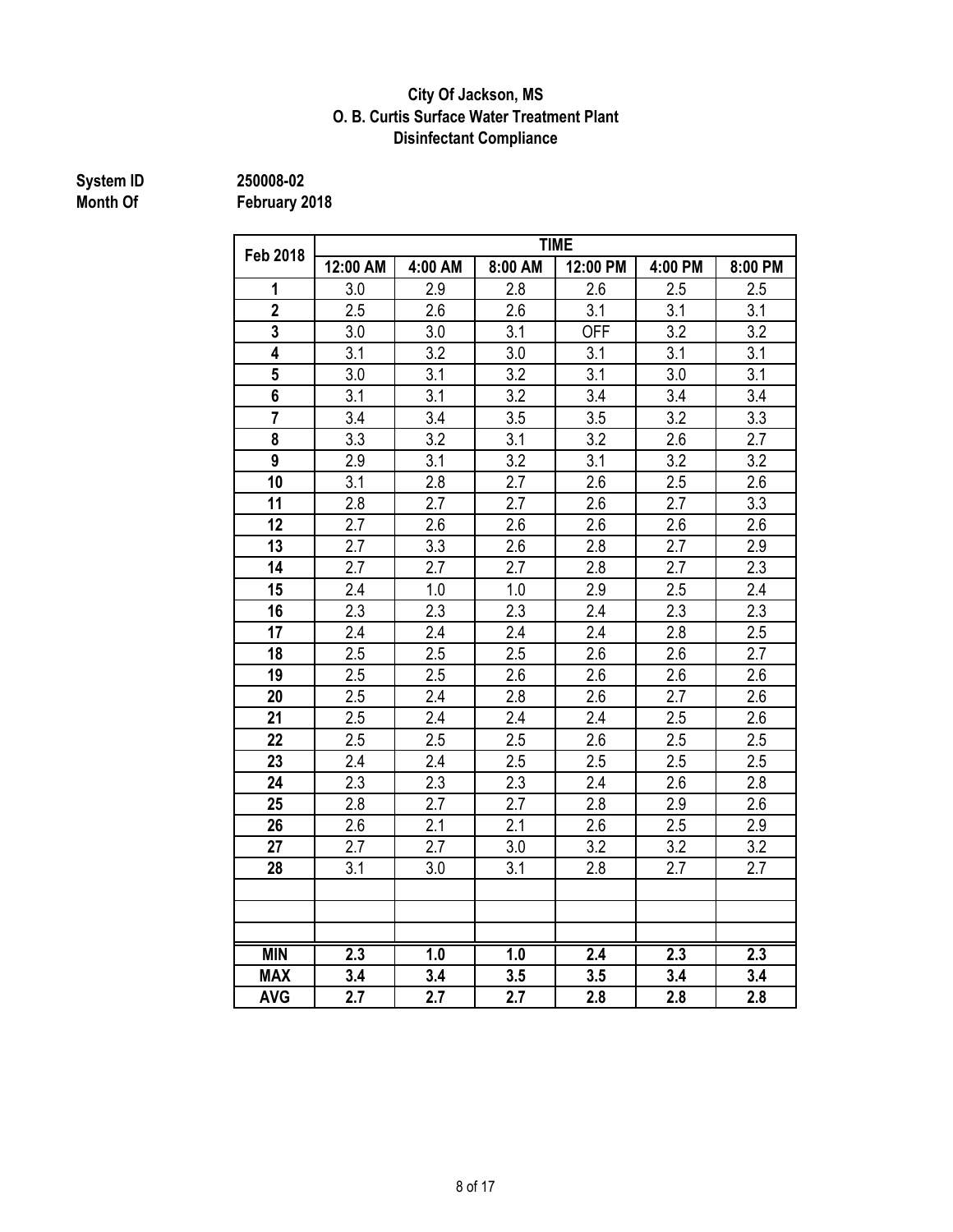# 9 of 17

#### **CITY OF JACKSON J. H. Fewell Water Treament Plant Monthly Report**

### **System ID 250008-01 Month of February 2018**

1. Total number of turbidity measurements taken during the month.

2. Percentage of turbidity that were equal to or less than the turbidity limit of 0.3 NTU. 99.6%

3. Number of filters that exceeded 0.5 NTU in 2 consecutive readings taken 15 min. apart after first four hours of operation.

4. Number of filters that exceeded 1.0 NTU in 2 consecutive readings taken 15 min. apart in 3 consecutive months.

5. Lowest daily disinfectant concentration entering the distribution

| 6. Date and duration of each period the disinfectant fell below 0.2 mg/l for more than an hour while |  |
|------------------------------------------------------------------------------------------------------|--|
| entering the distribution system.                                                                    |  |

7. Total number of disinfectant residual measured in the distribution system where total coliform samples were collected.

8. Number of instances where disinfectant was not measured in the distribution system where total coliform samples were collected.

9. Number of instances where disinfectant was measured in the distributed system but not detected. NONE

|   | west daily disinfectant concentration entering the distribution system in mg/l. |    |     |    |     |    |     |    |     |  |  |  |
|---|---------------------------------------------------------------------------------|----|-----|----|-----|----|-----|----|-----|--|--|--|
|   | 3.0                                                                             |    | 3.3 | 13 | 3.2 | 19 | 2.7 | 25 | 2.9 |  |  |  |
| 2 | 2.5                                                                             |    | 2.8 | 14 | 3.0 | 20 | 2.8 | 26 | 3.0 |  |  |  |
| 3 | 2.4                                                                             | 9  | 2.6 | 15 | 3.0 | 21 | 2.3 | 27 |     |  |  |  |
| 4 | 2.5                                                                             | 10 | 3.0 | 16 | 2.8 | 22 | 2.6 | 28 | 2.8 |  |  |  |
| 5 | 2.7                                                                             | 11 | 3.0 |    | 2.9 | 23 |     |    |     |  |  |  |
|   |                                                                                 |    |     |    |     |    |     |    |     |  |  |  |





126

NONE



NONE

NONE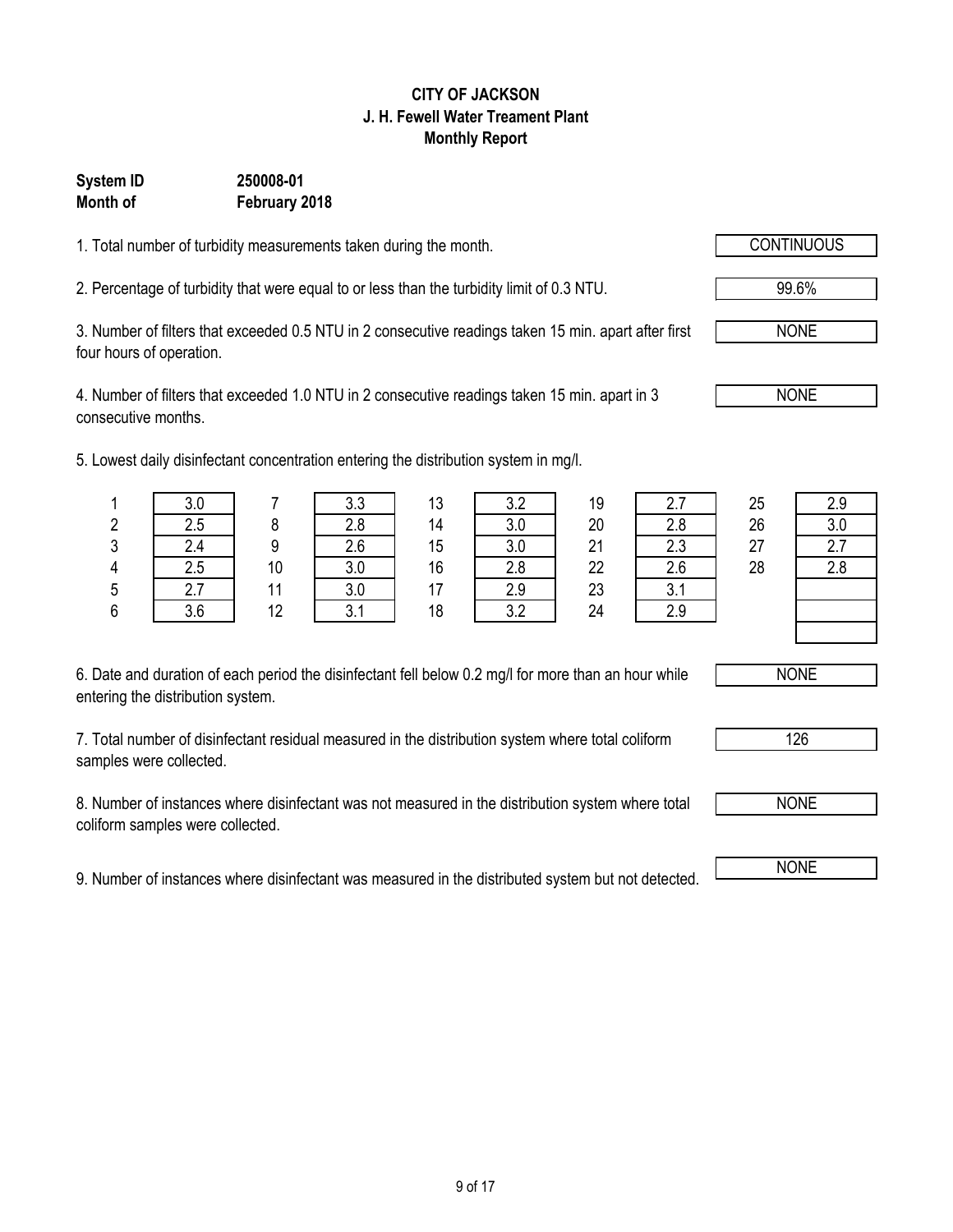### **J. H. Fewell Surface Water Treament Plant Turbidity Compliance Report City of Jackson, MS**

# **System ID** 250008-01<br> **MONTH** February 2

| <b>Feb 2018</b> |            |                | <b>TURBIDITIES (NTU)</b> |             |  |
|-----------------|------------|----------------|--------------------------|-------------|--|
|                 | <b>RAW</b> | <b>SETTLED</b> | <b>FILTER</b>            | <b>HS#1</b> |  |
| 1               | 18.2       | 0.66           | 0.21                     | 0.09        |  |
| $\overline{2}$  | 17.0       | 0.68           | 0.21                     | 0.09        |  |
| 3               | 22.8       | 0.77           | 0.20                     | 0.11        |  |
| 4               | 117.0      | 0.90           | 0.20                     | 0.16        |  |
| 5               | 29.1       | 0.90           | 0.27                     | 0.11        |  |
| 6               | 25.0       | 0.95           | 0.22                     | 0.11        |  |
| $\overline{7}$  | 107.0      | 0.91           | 0.24                     | 0.30        |  |
| 8               | 39.1       | 0.92           | 0.20                     | 0.12        |  |
| 9               | 23.8       | 0.96           | 0.21                     | 0.10        |  |
| 10              | 28.4       | 0.84           | 0.19                     | 0.14        |  |
| 11              | 25.9       | 0.91           | 0.30                     | 0.10        |  |
| 12              | 56.1       | 1.16           | 0.25                     | 0.11        |  |
| 13              | 90.0       | 0.75           | 0.30                     | 0.10        |  |
| 14              | 68.0       | 0.88           | 0.19                     | 0.09        |  |
| 15              | 33.1       | 0.94           | 0.26                     | 0.10        |  |
| 16              | 41.4       | 0.92           | 0.20                     | 0.10        |  |
| 17              | 67.2       | 1.13           | 0.23                     | 0.11        |  |
| 18              | 90.0       | 0.90           | 0.19                     | 0.11        |  |
| 19              | 49.8       | 1.15           | 0.28                     | 0.14        |  |
| 20              | 52.6       | 0.77           | 0.18                     | 0.12        |  |
| 21              | 89.6       | 1.01           | 0.24                     | 0.17        |  |
| 22              | 90.0       | 1.09           | 0.26                     | 0.32        |  |
| 23              | 45.2       | 1.02           | 0.22                     | 0.28        |  |
| 24              | 43.3       | 1.01           | 0.28                     | 0.12        |  |
| 25              | 57.4       | 0.86           | 0.23                     | 0.17        |  |
| 26              | 64.1       | 0.71           | 0.24                     | 0.15        |  |
| 27              | 90.0       | 0.50           | 0.23                     | 0.11        |  |
| 28              | 38.6       | 0.76           | 0.29                     | 0.11        |  |
|                 |            |                |                          |             |  |
|                 |            |                |                          |             |  |
|                 |            |                |                          |             |  |
| <b>MIN</b>      | 17.0       | 0.50           | 0.18                     | 0.09        |  |
| <b>MAX</b>      | 117.0      | 1.16           | 0.30                     | 0.32        |  |
| <b>AVG</b>      | 54.3       | 0.89           | 0.23                     | 0.14        |  |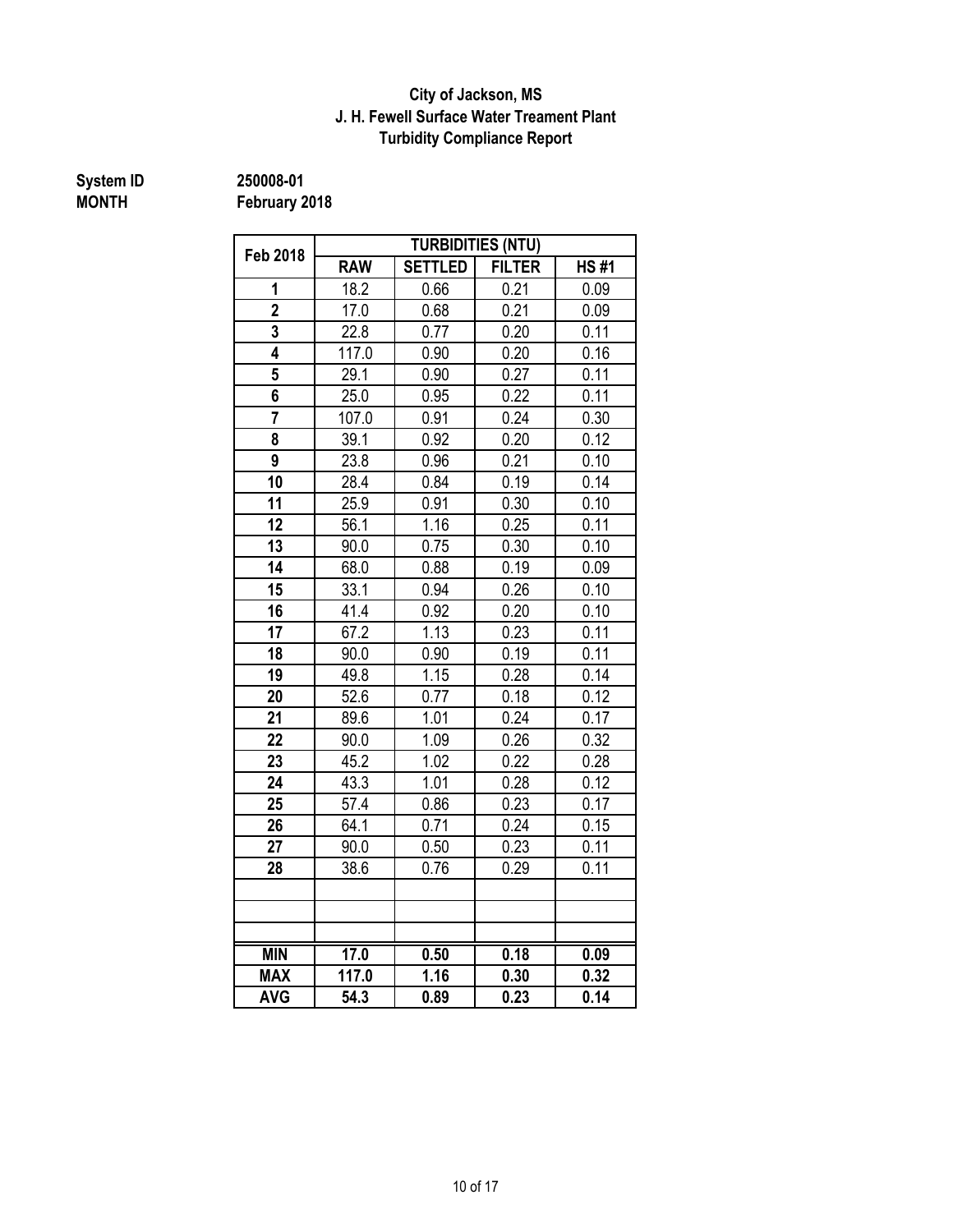### **J. H. Fewell Surface Water Treament Plant Turbidity Compliance City of Jackson, MS**

**System ID 250008-01**

**MONTH February 2018**

| <b>Feb 2018</b> |          |         |         | <b>TIME</b> |         |         |  |
|-----------------|----------|---------|---------|-------------|---------|---------|--|
|                 | 12:00 AM | 4:00 AM | 8:00 AM | 12:00 PM    | 4:00 PM | 8:00 PM |  |
| 1               | 0.09     | 0.09    | 0.09    | 0.09        | 0.09    | 0.09    |  |
| $\overline{2}$  | 0.09     | 0.09    | 0.09    | 0.09        | 0.09    | 0.09    |  |
| 3               | 0.09     | 0.11    | 0.09    | 0.09        | 0.09    | 0.09    |  |
| 4               | 0.16     | 0.15    | 0.11    | 0.11        | 0.10    | 0.10    |  |
| 5               | 0.10     | 0.10    | 0.10    | 0.11        | 0.10    | 0.10    |  |
| 6               | 0.10     | 0.10    | 0.10    | 0.10        | 0.11    | 0.10    |  |
| $\overline{7}$  | 0.20     | 0.29    | 0.30    | 0.30        | 0.18    | 0.14    |  |
| 8               | 0.12     | 0.11    | 0.11    | 0.11        | 0.12    | 0.09    |  |
| 9               | 0.09     | 0.10    | 0.08    | 0.09        | 0.09    | 0.09    |  |
| 10              | 0.09     | 0.10    | 0.10    | 0.10        | 0.14    | 0.11    |  |
| 11              | 0.10     | 0.10    | 0.10    | 0.10        | 0.10    | 0.09    |  |
| 12              | 0.09     | 0.09    | 0.09    | 0.11        | 0.11    | 0.11    |  |
| 13              | 0.10     | 0.10    | 0.10    | 0.10        | 0.10    | 0.09    |  |
| 14              | 0.09     | 0.08    | 0.09    | 0.09        | 0.09    | 0.09    |  |
| 15              | 0.09     | 0.09    | 0.09    | 0.10        | 0.10    | 0.09    |  |
| 16              | 0.09     | 0.09    | 0.09    | 0.10        | 0.10    | 0.10    |  |
| 17              | 0.10     | 0.10    | 0.10    | 0.11        | 0.10    | 0.10    |  |
| 18              | 0.11     | 0.10    | 0.11    | 0.11        | 0.11    | 0.11    |  |
| 19              | 0.12     | 0.13    | 0.12    | 0.14        | 0.12    | 0.12    |  |
| 20              | 0.12     | 0.11    | 0.11    | 0.12        | 0.12    | 0.12    |  |
| 21              | 0.12     | 0.13    | 0.14    | 0.15        | 0.17    | 0.14    |  |
| 22              | 0.15     | 0.16    | 0.16    | 0.16        | 0.32    | 0.32    |  |
| 23              | 0.28     | 0.16    | 0.13    | 0.12        | 0.12    | 0.12    |  |
| 24              | 0.12     | 0.12    | 0.12    | 0.12        | 0.12    | 0.12    |  |
| 25              | 0.12     | 0.12    | 0.12    | 0.16        | 0.16    | 0.17    |  |
| 26              | 0.15     | 0.14    | 0.14    | 0.13        | 0.13    | 0.12    |  |
| 27              | 0.11     | 0.11    | 0.11    | 0.11        | 0.11    | 0.11    |  |
| 28              | 0.11     | 0.10    | 0.11    | 0.11        | 0.11    | 0.10    |  |
|                 |          |         |         |             |         |         |  |
|                 |          |         |         |             |         |         |  |
|                 |          |         |         |             |         |         |  |
| <b>MIN</b>      | 0.09     | 0.08    | 0.08    | 0.09        | 0.09    | 0.09    |  |
| <b>MAX</b>      | 0.28     | 0.29    | 0.30    | 0.30        | 0.32    | 0.32    |  |
| <b>AVG</b>      | 0.12     | 0.12    | 0.11    | 0.12        | 0.12    | 0.12    |  |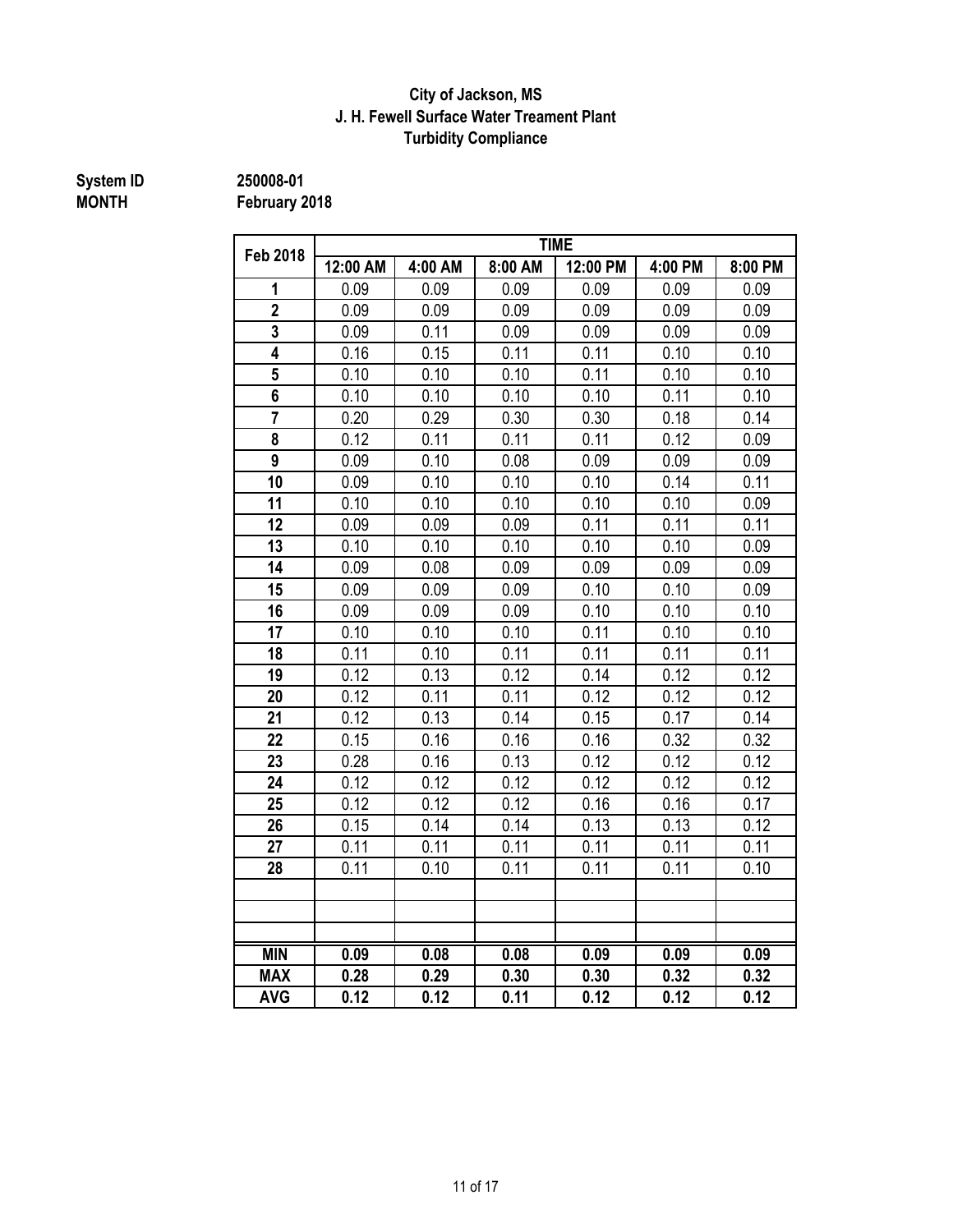#### **Disinfectant Compliance City Of Jackson, MS J. H. Fewell Surface Water Treatment Plant**

# **System ID** 250008-01<br> **MONTH** February 2

| <b>Feb 2018</b> |                  |         |         | <b>TIME</b> |         |         |
|-----------------|------------------|---------|---------|-------------|---------|---------|
|                 | 12:00 AM         | 4:00 AM | 8:00 AM | 12:00 PM    | 4:00 PM | 8:00 PM |
| 1               | 4.0              | 3.0     | 3.4     | 3.4         | 3.9     | 3.3     |
| $\overline{2}$  | 3.2              | 3.9     | 3.2     | 3.6         | 3.8     | 2.5     |
| 3               | 3.9              | 3.7     | 3.2     | 2.9         | 2.4     | 2.9     |
| 4               | 2.5              | 2.5     | 2.9     | 2.9         | 2.8     | 3.0     |
| 5               | 3.5              | 3.5     | 3.5     | 2.9         | 2.7     | 2.8     |
| 6               | 3.6              | 3.6     | 3.6     | 4.0         | 3.8     | 3.6     |
| $\overline{7}$  | 3.8              | 3.5     | 3.6     | 3.4         | 3.4     | 3.3     |
| 8               | 3.0              | 3.3     | 3.3     | 3.1         | 2.9     | 2.8     |
| 9               | 3.0              | 2.6     | 2.9     | 3.2         | 3.3     | 3.4     |
| 10              | 3.2              | 3.6     | 3.0     | 3.2         | 3.3     | 3.3     |
| 11              | 3.2              | 3.0     | 3.1     | 3.6         | 3.6     | 3.6     |
| 12              | 3.5              | 3.2     | 3.1     | 3.2         | 3.2     | 3.4     |
| 13              | 3.2              | 3.4     | 3.6     | 3.3         | 3.5     | 3.5     |
| 14              | 3.4              | 3.6     | 3.4     | 3.4         | 3.0     | 3.0     |
| 15              | 3.0              | 3.4     | 3.0     | 3.0         | 3.1     | 3.4     |
| 16              | 2.9              | 3.2     | 3.4     | 2.8         | 3.4     | 3.4     |
| 17              | 2.9              | 2.9     | 3.4     | 3.4         | 3.4     | 3.4     |
| 18              | 3.4              | 3.2     | 3.4     | 3.5         | 3.5     | 3.4     |
| 19              | 3.4              | 3.3     | 2.8     | 2.8         | 2.7     | 2.9     |
| 20              | 2.9              | 2.8     | 3.2     | 2.9         | 2.8     | 3.1     |
| 21              | 3.1              | 3.1     | 3.1     | 2.3         | 2.9     | 3.3     |
| 22              | 3.0              | 2.6     | 2.7     | 3.0         | 2.7     | 2.9     |
| 23              | 3.2              | 3.3     | 3.4     | 3.5         | 3.4     | 3.1     |
| 24              | 2.9              | 3.0     | 2.9     | 2.9         | 2.9     | 2.9     |
| 25              | 3.0              | 3.0     | 3.0     | 3.1         | 2.9     | 3.0     |
| 26              | 3.0              | 3.2     | 3.0     | 3.0         | 3.1     | 3.0     |
| 27              | 3.0              | 3.1     | 2.7     | 3.0         | 3.0     | 3.0     |
| 28              | 2.9              | 3.0     | 2.8     | 2.8         | 2.9     | 2.9     |
|                 |                  |         |         |             |         |         |
|                 |                  |         |         |             |         |         |
|                 |                  |         |         |             |         |         |
| <b>MIN</b>      | 2.5              | 2.5     | 2.7     | 2.3         | 2.4     | 2.5     |
| <b>MAX</b>      | 4.0              | 3.9     | 3.6     | 4.0         | 3.9     | 3.6     |
| <b>AVG</b>      | $\overline{3.2}$ | 3.2     | 3.2     | 3.1         | 3.2     | 3.1     |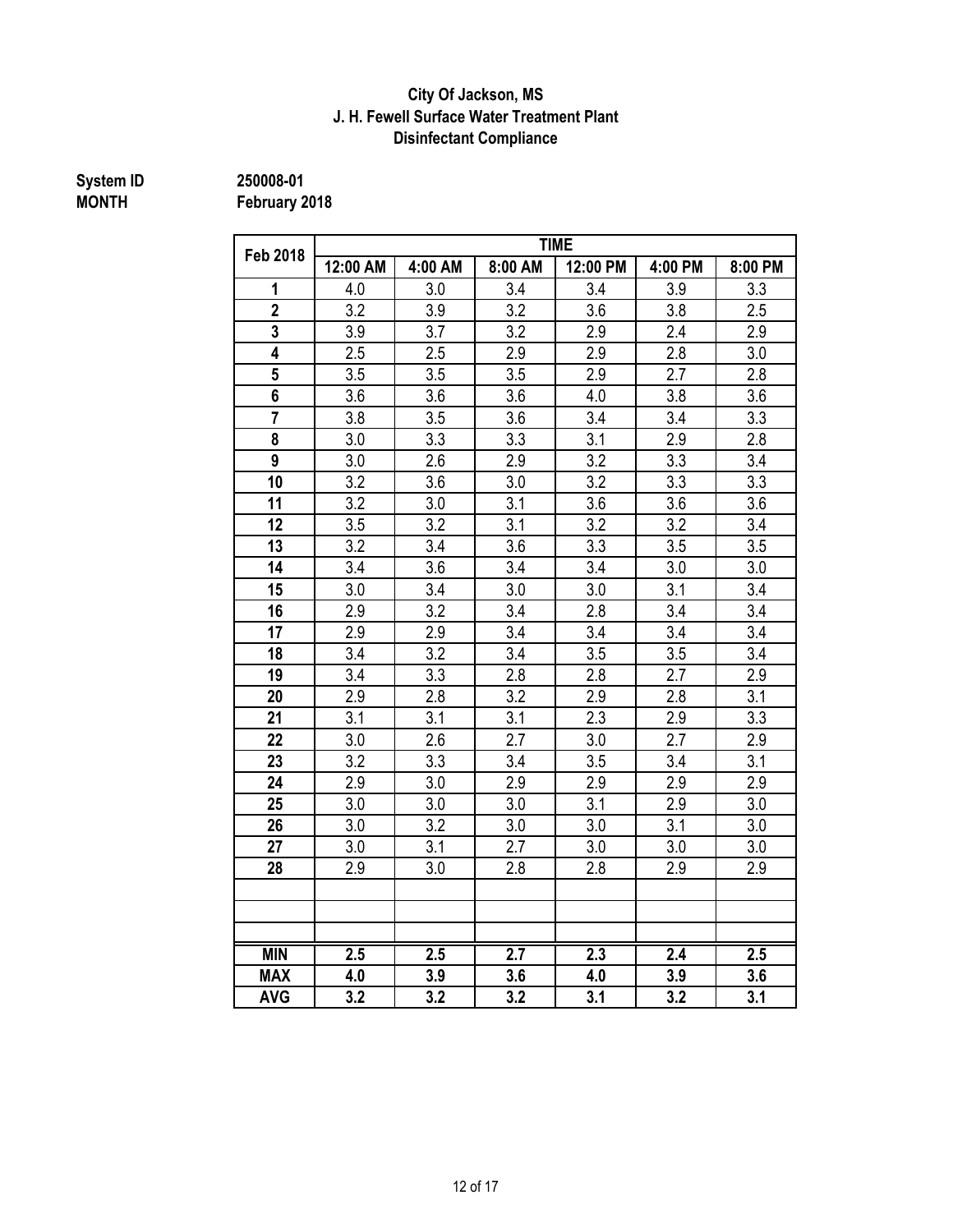### **CITY OF JACKSON DISTRIBUTION SYSTEM DISINFECTANT DATA**

| <b>System ID</b> | 250008        |
|------------------|---------------|
| Month of         | February 2018 |

|                 | No. of sites,<br>disinfectant residual<br>measured (a) | No. of sites, no<br>disinfectant measured,<br>HPC measured (b) | No. of sites,<br>disinfectant residual<br>not detected, no HPC<br>measured (c) | No. of sites,<br>disinfectant residual<br>not detected. HPC><br>500/ml (d) | No. of sites,<br>disinfectant residual<br>not measured. HPC ><br>500/ml (e) |
|-----------------|--------------------------------------------------------|----------------------------------------------------------------|--------------------------------------------------------------------------------|----------------------------------------------------------------------------|-----------------------------------------------------------------------------|
| <b>DATE</b>     | COL <sub>2</sub>                                       | COL <sub>3</sub>                                               | COL <sub>4</sub>                                                               | COL <sub>5</sub>                                                           | COL <sub>6</sub>                                                            |
| 1               | 33                                                     |                                                                |                                                                                |                                                                            |                                                                             |
| $\overline{c}$  |                                                        |                                                                |                                                                                |                                                                            |                                                                             |
| 3               |                                                        |                                                                |                                                                                |                                                                            |                                                                             |
| $\overline{4}$  |                                                        |                                                                |                                                                                |                                                                            |                                                                             |
| $\overline{5}$  | 25                                                     |                                                                |                                                                                |                                                                            |                                                                             |
| $\overline{6}$  | 26                                                     |                                                                |                                                                                |                                                                            |                                                                             |
| $\overline{7}$  | 34                                                     |                                                                |                                                                                |                                                                            |                                                                             |
| $\overline{8}$  | $\overline{\mathbf{8}}$                                |                                                                |                                                                                |                                                                            |                                                                             |
| $\overline{9}$  |                                                        |                                                                |                                                                                |                                                                            |                                                                             |
| 10              |                                                        |                                                                |                                                                                |                                                                            |                                                                             |
| $\overline{11}$ |                                                        |                                                                |                                                                                |                                                                            |                                                                             |
| 12              |                                                        |                                                                |                                                                                |                                                                            |                                                                             |
| 13              |                                                        |                                                                |                                                                                |                                                                            |                                                                             |
| $\overline{14}$ |                                                        |                                                                |                                                                                |                                                                            |                                                                             |
| 15              |                                                        |                                                                |                                                                                |                                                                            |                                                                             |
| 16              |                                                        |                                                                |                                                                                |                                                                            |                                                                             |
| 17              |                                                        |                                                                |                                                                                |                                                                            |                                                                             |
| $\overline{18}$ |                                                        |                                                                |                                                                                |                                                                            |                                                                             |
| 19              |                                                        |                                                                |                                                                                |                                                                            |                                                                             |
| $\overline{20}$ |                                                        |                                                                |                                                                                |                                                                            |                                                                             |
| 21              |                                                        |                                                                |                                                                                |                                                                            |                                                                             |
| 22              |                                                        |                                                                |                                                                                |                                                                            |                                                                             |
| 23              |                                                        |                                                                |                                                                                |                                                                            |                                                                             |
| 24              |                                                        |                                                                |                                                                                |                                                                            |                                                                             |
| $\overline{25}$ |                                                        |                                                                |                                                                                |                                                                            |                                                                             |
| 26              |                                                        |                                                                |                                                                                |                                                                            |                                                                             |
| $\overline{27}$ |                                                        |                                                                |                                                                                |                                                                            |                                                                             |
| $\overline{28}$ |                                                        |                                                                |                                                                                |                                                                            |                                                                             |
|                 |                                                        |                                                                |                                                                                |                                                                            |                                                                             |
|                 |                                                        |                                                                |                                                                                |                                                                            |                                                                             |
|                 |                                                        |                                                                |                                                                                |                                                                            |                                                                             |
| Total           | 126                                                    | $\overline{0}$                                                 | $\overline{0}$                                                                 | $\pmb{0}$                                                                  | $\overline{0}$                                                              |

$$
V =
$$
  $(c+d+e)/(a+b)*100$ 

 $V = 0$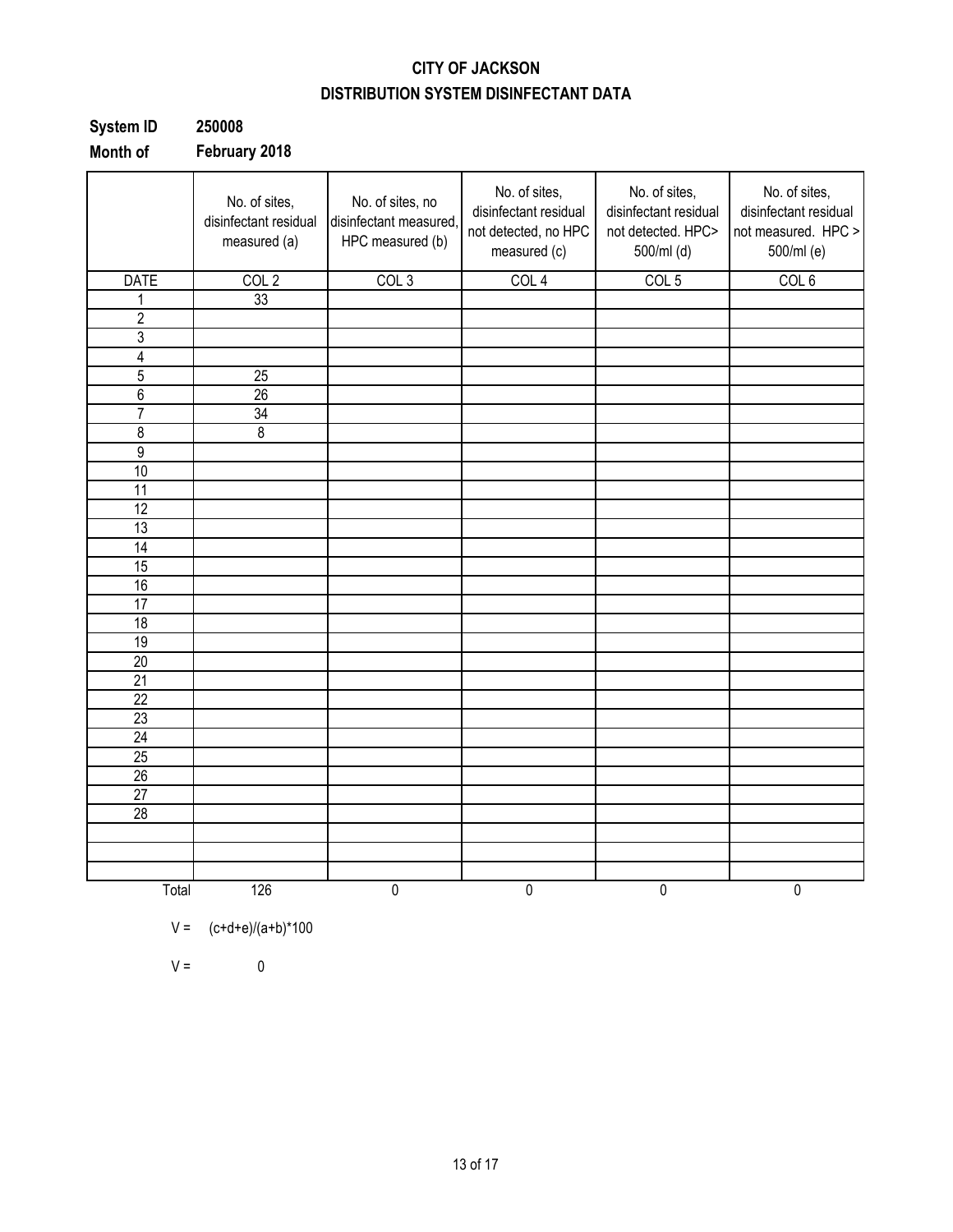### **CITY OF JACKSON CHLORINE DIOXIDE COMPLIANCE**

|                         |                  | <b>SYSTEM ID: 250008-02</b> |                  | <b>SYSTEM ID: 250008-01</b> |             | <b>DISTRIBUT</b> |
|-------------------------|------------------|-----------------------------|------------------|-----------------------------|-------------|------------------|
| Feb-18                  |                  | <b>O.B. CURTIS</b>          |                  | J. H. FEWELL                | <b>DATE</b> | <b>SITE</b>      |
|                         | CIO <sub>2</sub> | CIO.                        | CIO <sub>2</sub> | CIO.                        |             | Olympia          |
|                         |                  |                             |                  |                             |             | <b>Boling St</b> |
| $\mathbf{1}$            | <b>OFF</b>       | <b>OFF</b>                  | <b>OFF</b>       | <b>OFF</b>                  |             | John Hopkins     |
| $\overline{2}$          | <b>OFF</b>       | <b>OFF</b>                  | <b>OFF</b>       | <b>OFF</b>                  |             |                  |
| 3                       | <b>OFF</b>       | <b>OFF</b>                  | <b>OFF</b>       | <b>OFF</b>                  |             |                  |
| $\overline{\mathbf{4}}$ | <b>OFF</b>       | <b>OFF</b>                  | <b>OFF</b>       | <b>OFF</b>                  |             |                  |
| 5                       | <b>OFF</b>       | <b>OFF</b>                  | <b>OFF</b>       | <b>OFF</b>                  |             |                  |
| $\,6\,$                 | <b>OFF</b>       | <b>OFF</b>                  | <b>OFF</b>       | <b>OFF</b>                  |             |                  |
| $\overline{7}$          | <b>OFF</b>       | <b>OFF</b>                  | <b>OFF</b>       | <b>OFF</b>                  |             |                  |
| $\,8\,$                 | <b>OFF</b>       | <b>OFF</b>                  | <b>OFF</b>       | <b>OFF</b>                  |             |                  |
| $\boldsymbol{9}$        | <b>OFF</b>       | <b>OFF</b>                  | <b>OFF</b>       | <b>OFF</b>                  |             |                  |
| 10                      | <b>OFF</b>       | <b>OFF</b>                  | <b>OFF</b>       | <b>OFF</b>                  |             |                  |
| 11                      | <b>OFF</b>       | <b>OFF</b>                  | <b>OFF</b>       | <b>OFF</b>                  |             |                  |
| 12                      | <b>OFF</b>       | <b>OFF</b>                  | <b>OFF</b>       | <b>OFF</b>                  |             |                  |
| 13                      | <b>OFF</b>       | <b>OFF</b>                  | <b>OFF</b>       | <b>OFF</b>                  |             |                  |
| 14                      | <b>OFF</b>       | <b>OFF</b>                  | <b>OFF</b>       | <b>OFF</b>                  |             |                  |
| 15                      | <b>OFF</b>       | <b>OFF</b>                  | <b>OFF</b>       | <b>OFF</b>                  |             |                  |
| 16                      | <b>OFF</b>       | <b>OFF</b>                  | <b>OFF</b>       | <b>OFF</b>                  |             |                  |
| 17                      | <b>OFF</b>       | <b>OFF</b>                  | <b>OFF</b>       | <b>OFF</b>                  |             |                  |
| 18                      | <b>OFF</b>       | <b>OFF</b>                  | <b>OFF</b>       | <b>OFF</b>                  |             |                  |
| 19                      | <b>OFF</b>       | <b>OFF</b>                  | <b>OFF</b>       | <b>OFF</b>                  |             |                  |
| 20                      | <b>OFF</b>       | <b>OFF</b>                  | <b>OFF</b>       | <b>OFF</b>                  |             |                  |
| 21                      | <b>OFF</b>       | <b>OFF</b>                  | <b>OFF</b>       | <b>OFF</b>                  |             |                  |
| 22                      | <b>OFF</b>       | <b>OFF</b>                  | <b>OFF</b>       | <b>OFF</b>                  |             |                  |
| 23                      | <b>OFF</b>       | <b>OFF</b>                  | <b>OFF</b>       | <b>OFF</b>                  |             |                  |
| 24                      | <b>OFF</b>       | <b>OFF</b>                  | <b>OFF</b>       | <b>OFF</b>                  |             |                  |
| 25                      | <b>OFF</b>       | <b>OFF</b>                  | <b>OFF</b>       | <b>OFF</b>                  |             |                  |
| 26                      | <b>OFF</b>       | <b>OFF</b>                  | <b>OFF</b>       | <b>OFF</b>                  |             |                  |
| 27                      | <b>OFF</b>       | <b>OFF</b>                  | <b>OFF</b>       | <b>OFF</b>                  |             |                  |
| 28                      | <b>OFF</b>       | <b>OFF</b>                  | <b>OFF</b>       | <b>OFF</b>                  |             |                  |
|                         |                  |                             |                  |                             |             |                  |
|                         |                  |                             |                  |                             |             |                  |
|                         |                  |                             |                  |                             |             |                  |
|                         |                  |                             |                  |                             |             |                  |

| <b>DISTRIBUTION SITES</b> |                  |                  |                  |  |  |  |  |  |
|---------------------------|------------------|------------------|------------------|--|--|--|--|--|
| <b>DATE</b>               | <b>SITE</b>      | CIO <sub>2</sub> | CIO <sup>®</sup> |  |  |  |  |  |
|                           | Olympia          |                  |                  |  |  |  |  |  |
|                           | <b>Boling St</b> |                  |                  |  |  |  |  |  |
|                           | John Hopkins     |                  |                  |  |  |  |  |  |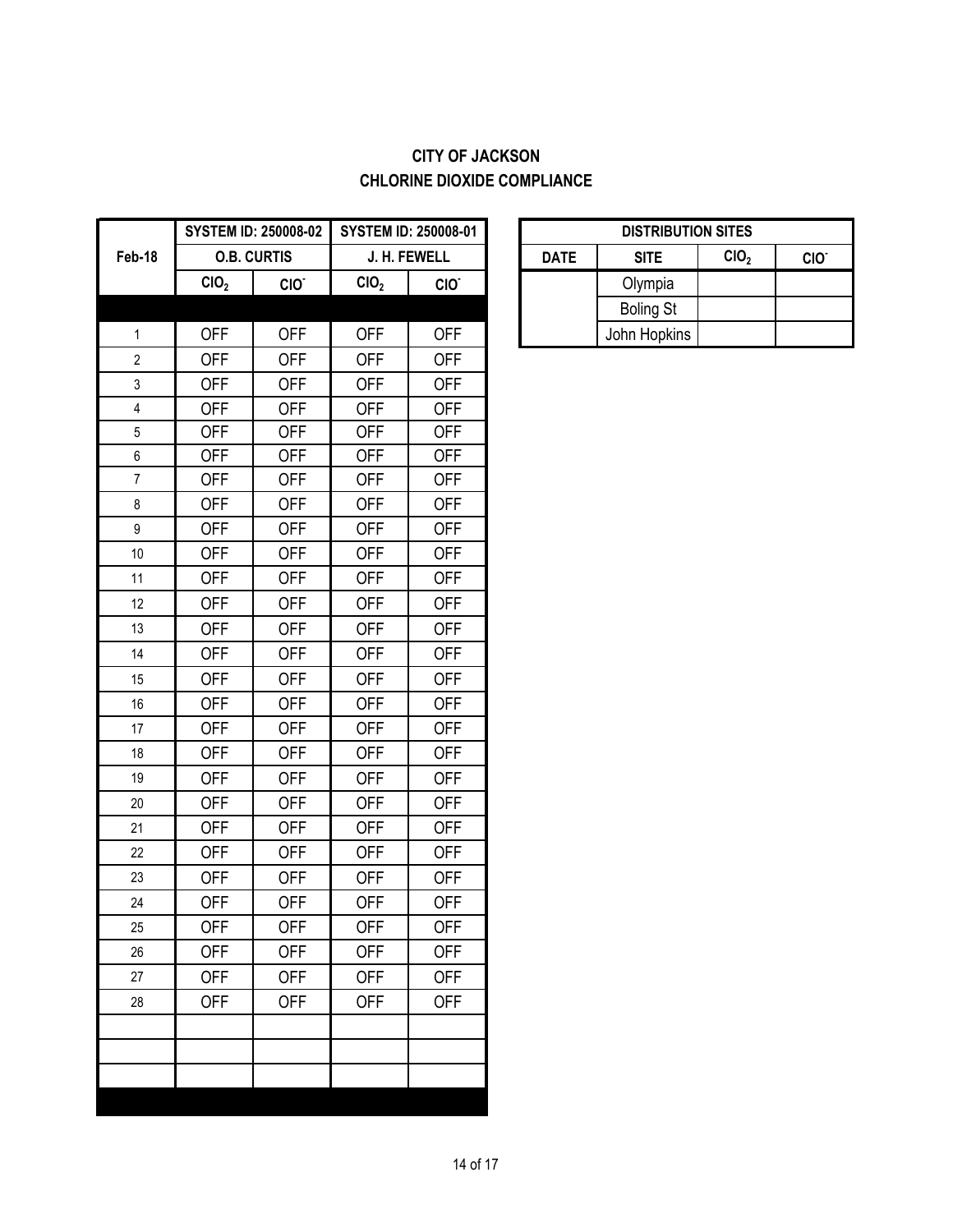#### **CITY OF JACKSON TOC REMOVAL SUMMARY**

|                              |                                            | TOC Table- Required % Removal of TOC |       |  |  |  |  |  |  |
|------------------------------|--------------------------------------------|--------------------------------------|-------|--|--|--|--|--|--|
| Source<br>Water TOC<br>(ppm) | Source Water Alkalinity, ppm<br>as $CaCO3$ |                                      |       |  |  |  |  |  |  |
|                              | $0 - 60$                                   | $>60-120$                            | >120  |  |  |  |  |  |  |
| $>2.0$ to 4.0                | 35.0%                                      | 25.0%                                | 15.0% |  |  |  |  |  |  |
| >4.0 to 8.0                  | 45.0%                                      | 35.0%                                | 25.0% |  |  |  |  |  |  |
| >8.0                         | 50.0%                                      | 40.0%                                | 30.0% |  |  |  |  |  |  |
|                              |                                            |                                      |       |  |  |  |  |  |  |

# **% ACTUAL TOC REMOVED = RAW TOC - FINISHED TOC X 100% RAW TOC**

| Source             | TOC Table- Required % Removal of TOC<br>Source Water Alkalinity, ppm |            |                                                   |                                  | % ACTUAL TOC REMOVED = -          | <b>RAW TOC - FINISHED TOC</b><br><b>RAW TOC</b> |                                    | X 100%                      |  |
|--------------------|----------------------------------------------------------------------|------------|---------------------------------------------------|----------------------------------|-----------------------------------|-------------------------------------------------|------------------------------------|-----------------------------|--|
| Water TOC<br>(ppm) |                                                                      | as $CaCO3$ |                                                   |                                  |                                   |                                                 |                                    |                             |  |
|                    | $0 - 60$                                                             | $>60-120$  | $>120$                                            |                                  |                                   |                                                 |                                    |                             |  |
| >2.0 to 4.0        | 35.0%                                                                | 25.0%      | 15.0%                                             |                                  | TOC REMOVAL RATIO =-              |                                                 | % ACTUAL TOC REMOVED               |                             |  |
| >4.0 to 8.0        | 45.0%                                                                | 35.0%      | 25.0%                                             |                                  |                                   |                                                 | <b>REQUIRED TOC REMOVAL</b>        |                             |  |
| >8.0               | 50.0%                                                                | 40.0%      | 30.0%                                             |                                  |                                   |                                                 |                                    |                             |  |
|                    |                                                                      |            |                                                   | <b>TOC Summary</b>               |                                   |                                                 | <b>TOC % Removal Summary</b>       |                             |  |
| <b>Date</b>        | Water<br><b>Treatment</b><br><b>Plant</b>                            |            | <b>Source Water</b><br><b>Alkalinity</b><br>(ppm) | <b>Source Water</b><br>TOC (ppm) | <b>Treated Water</b><br>TOC (ppm) | <b>Actual TOC</b><br>Removed (%)                | <b>Required TOC</b><br>Removal (%) | <b>TOC Removal</b><br>Ratio |  |
|                    | OBC HS1                                                              |            | 12                                                | 8.2                              | 3.9                               | 52.4                                            | 50.0                               | 1.05                        |  |
| 1/9/2018           | OBC HS2                                                              |            | 12                                                | 8.2                              | 4.1                               | 50.0                                            | 50.0                               | 1.00                        |  |
|                    | JHF HS1                                                              |            | 26                                                | 8.3                              | 5.2                               | 37.3                                            | 50.0                               | 0.75                        |  |
|                    | OBC HS1                                                              |            | $\overline{13}$                                   | 6.8                              | $\overline{3.1}$                  | 54.4                                            | 50.0                               | 1.09                        |  |
| 1/19/2018          | OBC HS2                                                              |            | 13                                                | 6.8                              | 2.2                               | 67.6                                            | 50.0                               | 1.35                        |  |
|                    | JHF HS1                                                              |            | 20                                                | 7.2                              | 2.0                               | 72.2                                            | 50.0                               | 1.44                        |  |
|                    | OBC HS1                                                              |            | 12                                                | 4.2                              | 1.9                               | 54.8                                            | 45.0                               | 1.22                        |  |
| 1/31/2018          | OBC HS2                                                              |            | 12                                                | 4.2                              | 1.3                               | 69.0                                            | 45.0                               | 1.53                        |  |
|                    | JHF HS1                                                              |            | 17                                                | 5.3                              | 1.1                               | 79.2                                            | 45.0                               | 1.76                        |  |
|                    | OBC HS1                                                              |            | $\overline{15}$                                   | $\overline{7.7}$                 | 1.9                               | 75.3                                            | 45.0                               | 1.67                        |  |
| 2/5/2018           | OBC HS2                                                              |            | 15                                                | 7.7                              | 2.7                               | 64.9                                            | 45.0                               | 1.44                        |  |
|                    | JHF HS1                                                              |            | 16                                                | 9.7                              | 1.4                               | 85.6                                            | 50.0                               | 1.71                        |  |
|                    | OBC HS1                                                              |            | 15                                                | 8.7                              | 3.7                               | 57.5                                            | 50.0                               | 1.15                        |  |
| 2/12/2008          | OBC HS2                                                              |            | 15                                                | 8.7                              | 4.0                               | 54.0                                            | 50.0                               | 1.08                        |  |
|                    | JHF HS1                                                              |            | 15                                                | 11.5                             | 4.2                               | 63.5                                            | 50.0                               | 1.27                        |  |
|                    | OBC HS1                                                              |            | $\overline{11}$                                   | 14.4                             | 4.3                               | 70.1                                            | 50.0                               | 1.40                        |  |
| 2/21/2018          | OBC HS2                                                              |            | 11                                                | 14.4                             | 5.1                               | 64.6                                            | 50.0                               | 1.29                        |  |
|                    | JHF HS1                                                              |            | 11                                                | 13.5                             | 5.4                               | 60.0                                            | 50.0                               | 1.20                        |  |
|                    | OBC HS1                                                              |            | 11                                                | 12.5                             | 4.3                               | 65.6                                            | 50.0                               | 1.31                        |  |
| 2/27/2018          | OBC HS2                                                              |            | 11                                                | 12.5                             | 4.8                               | 61.6                                            | 50.0                               | 1.23                        |  |
|                    | JHF HS1                                                              |            | 11                                                | 12.9                             | 3.9                               | 69.8                                            | 50.0                               | 1.40                        |  |
|                    | OBC HS1                                                              |            |                                                   |                                  |                                   |                                                 |                                    |                             |  |
|                    | OBC HS2                                                              |            |                                                   |                                  |                                   |                                                 |                                    |                             |  |
|                    | JHF HS1                                                              |            |                                                   |                                  |                                   |                                                 |                                    |                             |  |
|                    | OBC HS1                                                              |            |                                                   |                                  |                                   |                                                 |                                    |                             |  |
|                    | OBC HS2                                                              |            |                                                   |                                  |                                   |                                                 |                                    |                             |  |
|                    | JHF HS1                                                              |            |                                                   |                                  |                                   |                                                 |                                    |                             |  |
|                    | OBC HS1                                                              |            |                                                   |                                  |                                   |                                                 |                                    |                             |  |
|                    | OBC HS2                                                              |            |                                                   |                                  |                                   |                                                 |                                    |                             |  |
|                    | JHF HS1                                                              |            |                                                   |                                  |                                   |                                                 |                                    |                             |  |
|                    | OBC HS1                                                              |            |                                                   |                                  |                                   |                                                 |                                    |                             |  |
|                    | OBC HS2                                                              |            |                                                   |                                  |                                   |                                                 |                                    |                             |  |
|                    | JHF HS1                                                              |            |                                                   |                                  |                                   |                                                 |                                    |                             |  |
|                    | OBC HS1                                                              |            |                                                   |                                  |                                   |                                                 |                                    |                             |  |
|                    | OBC HS2                                                              |            |                                                   |                                  |                                   |                                                 |                                    |                             |  |
| <b>RUNNING</b>     | JHF HS1<br>OBC HS1                                                   |            |                                                   |                                  |                                   |                                                 |                                    | 1.27                        |  |
| <b>ANNUAL</b>      |                                                                      |            |                                                   |                                  |                                   |                                                 |                                    |                             |  |
| <b>AVERAGE</b>     | OBC HS2                                                              |            |                                                   |                                  |                                   |                                                 |                                    | 1.28<br>1.36                |  |
|                    | JHF HS1<br>TOTAL COMBINED RUNNING ANNUAL AVERAGE                     |            |                                                   |                                  |                                   |                                                 |                                    | 1.30                        |  |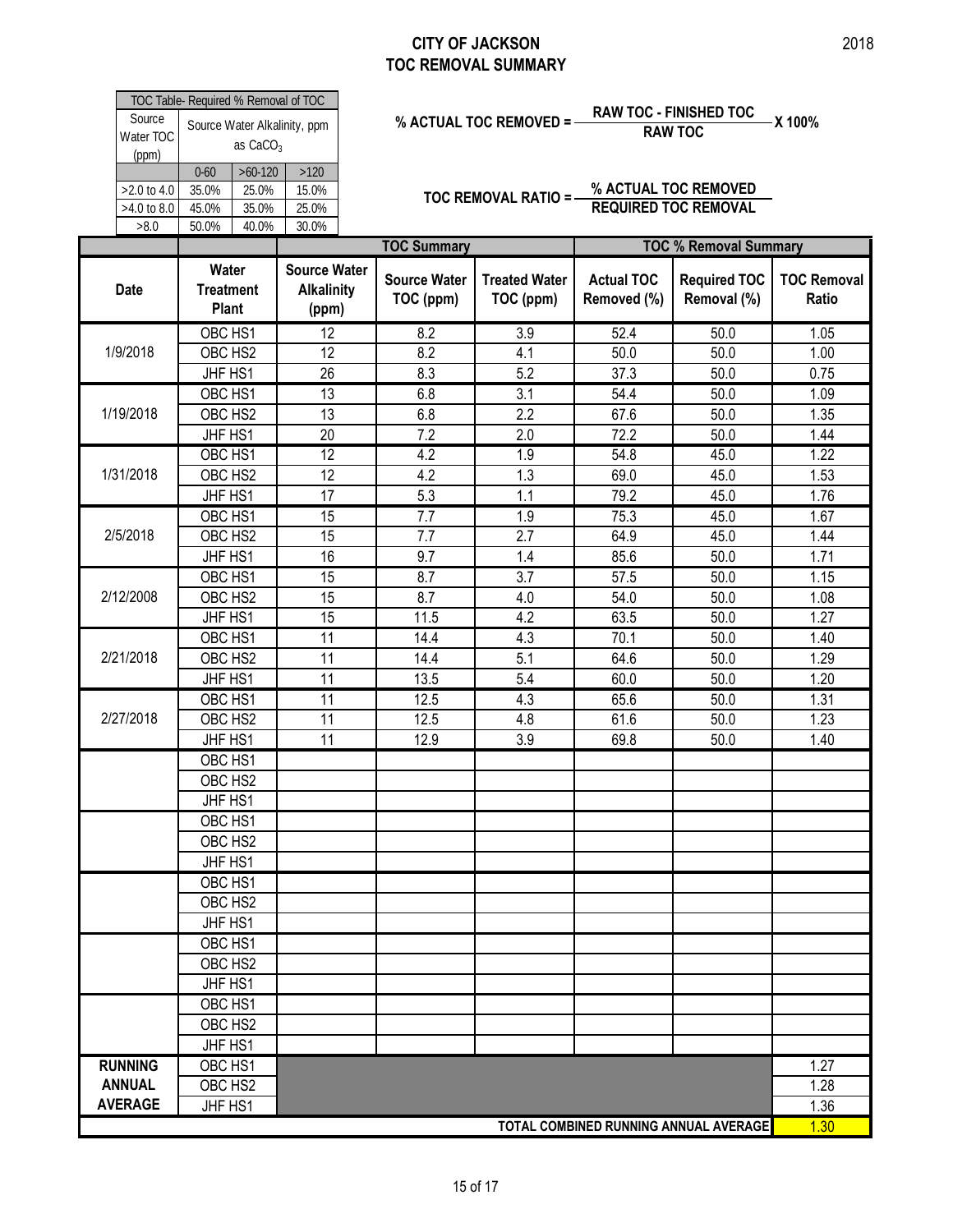### **CITY OF JACKSON CORROSION CONTROL DATA**

| February 2018 |                          |              |                       | <b>SYSTEM ID: 250008-01</b> |              |                       |                       |              |                 |                       |
|---------------|--------------------------|--------------|-----------------------|-----------------------------|--------------|-----------------------|-----------------------|--------------|-----------------|-----------------------|
|               | <b>DAILY</b>             |              | OBC HS1               |                             |              | OBC HS2               |                       |              | <b>JHF</b>      |                       |
|               | <b>CALCULATIONS</b>      | pH           | <b>Hardness</b>       | <b>Alkalinity</b>           | pH           | <b>Hardness</b>       | <b>Alkalinity</b>     | pH           | <b>Hardness</b> | <b>Alkalinity</b>     |
|               | <b>MIN</b>               | 9.38         | 14                    | $\overline{30}$             | 9.07         | 13                    | $\overline{27}$       | 9.29         | 73              | $\overline{22}$       |
| 1             | <b>MAX</b>               | 9.60         | 25                    | $\overline{38}$             | 9.32         | 26                    | 29                    | 9.60         | 93              | 37                    |
|               | <b>AVG</b>               | 9.46         | 19                    | $\overline{36}$             | 9.19         | $\overline{18}$       | $\overline{28}$       | 9.40         | 83              | $\overline{28}$       |
|               | <b>MIN</b>               | 9.15         | 12                    | 29                          | 8.92         | 10                    | $\overline{25}$       | 9.02         | 63              | $\overline{26}$       |
| $\mathbf{2}$  | <b>MAX</b>               | 9.68         | 26                    | 40                          | 9.47         | 25                    | 30                    | 9.40         | 73              | 38                    |
|               | <b>AVG</b>               | 9.46         | 19                    | $\overline{34}$             | 9.21         | 16                    | $\overline{28}$       | 9.27         | 69              | 33                    |
|               | <b>MIN</b>               | 9.43         | $\overline{14}$       | 35                          | 9.13         | 16                    | $\overline{26}$       | 9.27         | 65              | 23                    |
| 3             | <b>MAX</b>               | 9.61         | 27                    | 38                          | 9.30         | 25                    | 32                    | 9.51         | 74              | 28                    |
|               | <b>AVG</b>               | 9.53         | $\overline{21}$       | 36                          | 9.24         | 22                    | 29                    | 9.37         | 70              | $\overline{26}$       |
|               | <b>MIN</b>               | 9.61         | $\overline{21}$       | 30                          | 9.45         | 20                    | $\overline{24}$       | 9.27         | $\overline{70}$ | $\overline{27}$       |
| 4             | <b>MAX</b>               | 9.87         | 28                    | 32                          | 9.77         | 27                    | 28                    | 9.42         | 81              | 31                    |
|               | <b>AVG</b>               | 9.73         | 25                    | 31                          | 9.64         | 24                    | 26                    | 9.36         | 74              | 29                    |
|               | <b>MIN</b>               | 9.79         | $\overline{26}$       | 28                          | 9.10         | 25                    | $\overline{25}$       | 9.26         | 66              | 24                    |
| 5             | <b>MAX</b>               | 9.82         | 31                    | $\overline{32}$             | 9.68         | 28                    | 30                    | 9.45         | 77              | 29                    |
|               | <b>AVG</b><br><b>MIN</b> | 9.80         | 28                    | $\overline{30}$<br>26       | 9.46         | 27<br>12              | 27                    | 9.34         | $\overline{73}$ | 26                    |
| 6             | <b>MAX</b>               | 9.24<br>9.81 | $\overline{14}$<br>30 | 32                          | 9.03<br>9.30 | 29                    | $\overline{25}$<br>31 | 9.31<br>9.37 | 64<br>75        | $\overline{21}$<br>33 |
|               | <b>AVG</b>               | 9.49         | 22                    | 29                          | 9.16         | 22                    | 27                    | 9.34         | 69              | 27                    |
|               | <b>MIN</b>               | 9.16         | 16                    | 24                          | 9.05         | $\overline{14}$       | 16                    | 9.23         | 65              | 21                    |
| 7             | <b>MAX</b>               | 9.33         | 21                    | $\overline{29}$             | 9.33         | 19                    | 28                    | 9.44         | 69              | $\overline{24}$       |
|               | <b>AVG</b>               | 9.25         | 18                    | $\overline{27}$             | 9.20         | 16                    | 24                    | 9.34         | 66              | $\overline{22}$       |
|               | <b>MIN</b>               | 9.10         | 19                    | 23                          | 9.03         | 19                    | 16                    | 9.24         | 65              | 21                    |
| 8             | <b>MAX</b>               | 9.57         | 30                    | 33                          | 9.51         | 25                    | 28                    | 9.29         | 80              | 29                    |
|               | <b>AVG</b>               | 9.30         | 24                    | $\overline{28}$             | 9.23         | $\overline{21}$       | $\overline{22}$       | 9.26         | $\overline{72}$ | 24                    |
|               | <b>MIN</b>               | 9.25         | 17                    | 28                          | 9.33         | 12                    | 26                    | 9.46         | 64              | 21                    |
| 9             | <b>MAX</b>               | 9.60         | $\overline{31}$       | $\overline{34}$             | 9.68         | 30                    | $\overline{32}$       | 9.78         | 67              | $\overline{21}$       |
|               | <b>AVG</b>               | 9.43         | 24                    | $\overline{30}$             | 9.55         | $\overline{22}$       | $\overline{29}$       | 9.62         | 66              | $\overline{21}$       |
|               | <b>MIN</b>               | 7.33         | 12                    | 21                          | 8.97         | $\overline{12}$       | $\overline{25}$       | 9.48         | 66              | $\overline{20}$       |
| 10            | <b>MAX</b>               | 9.80         | $\overline{27}$       | $\overline{32}$             | 9.50         | 28                    | $\overline{32}$       | 9.54         | $\overline{88}$ | 23                    |
|               | <b>AVG</b>               | 8.58         | 18                    | $\overline{28}$             | 9.29         | 19                    | 28                    | 9.50         | 76              | $\overline{22}$       |
|               | <b>MIN</b>               | 9.40         | 19                    | 31                          | 9.05         | 20                    | $\overline{25}$       | 9.22         | 65              | 24                    |
| 11            | <b>MAX</b>               | 9.81         | $\overline{27}$       | 33                          | 9.58         | 28                    | $\overline{31}$       | 9.86         | 76              | $\overline{34}$       |
|               | <b>AVG</b>               | 9.59         | $\overline{23}$       | $\overline{32}$             | 9.35         | $\overline{24}$       | $\overline{28}$       | 9.55         | $\overline{72}$ | 29                    |
|               | <b>MIN</b>               | 9.28         | 23                    | $\overline{27}$             | 8.57         | 25                    | 28                    | 9.42         | 64              | 28                    |
| 12            | <b>MAX</b>               | 9.72         | 28                    | 31                          | 9.57         | 30                    | 35                    | 9.55         | 72              | 35                    |
|               | <b>AVG</b>               | 9.55         | 25                    | 29                          | 9.22         | 28                    | 32                    | 9.46         | 67              | 31                    |
|               | <b>MIN</b>               | 9.38         | 14                    | 30                          | 8.83         | 15                    | 28                    | 9.24         | 66              | 24                    |
| 13            | <b>MAX</b>               | 9.76         | 31                    | 34                          | 9.56         | 32                    | 36                    | 9.69         | 71              | 30                    |
|               | <b>AVG</b>               | 9.53         | 26                    | 32                          | 9.27         | 27                    | 33                    | 9.41         | 68              | 27                    |
|               | <b>MIN</b>               | 8.72         | 16                    | 29                          | 9.23         | 14                    | $\overline{27}$       | 9.26         | $\overline{71}$ | 24                    |
| 14            | <b>MAX</b>               | 9.48         | 22                    | 38                          | 9.52         | 28                    | 31                    | 9.57         | 77              | 35                    |
|               | <b>AVG</b><br><b>MIN</b> | 9.24         | 20<br>22              | 32<br>$\overline{28}$       | 9.42<br>9.27 | 21<br>$\overline{25}$ | 29<br>$\overline{26}$ | 9.42<br>9.14 | 74<br>67        | 28<br>$\overline{22}$ |
| 15            | <b>MAX</b>               | 9.22<br>9.60 | 31                    | 36                          | 9.62         | 29                    | 31                    | 9.68         | 90              | 31                    |
|               | <b>AVG</b>               | 9.34         | 27                    | 33                          | 9.40         | 26                    | 29                    | 9.46         | 80              | 25                    |
|               | <b>MIN</b>               | 9.05         | 15                    | 28                          | 9.19         | 16                    | 29                    | 9.45         | 66              | $\overline{22}$       |
| 16            | <b>MAX</b>               | 9.54         | 32                    | 37                          | 9.43         | 30                    | 34                    | 9.64         | 77              | 25                    |
|               | <b>AVG</b>               | 9.30         | 21                    | 32                          | 9.31         | 21                    | 31                    | 9.52         | 73              | 23                    |